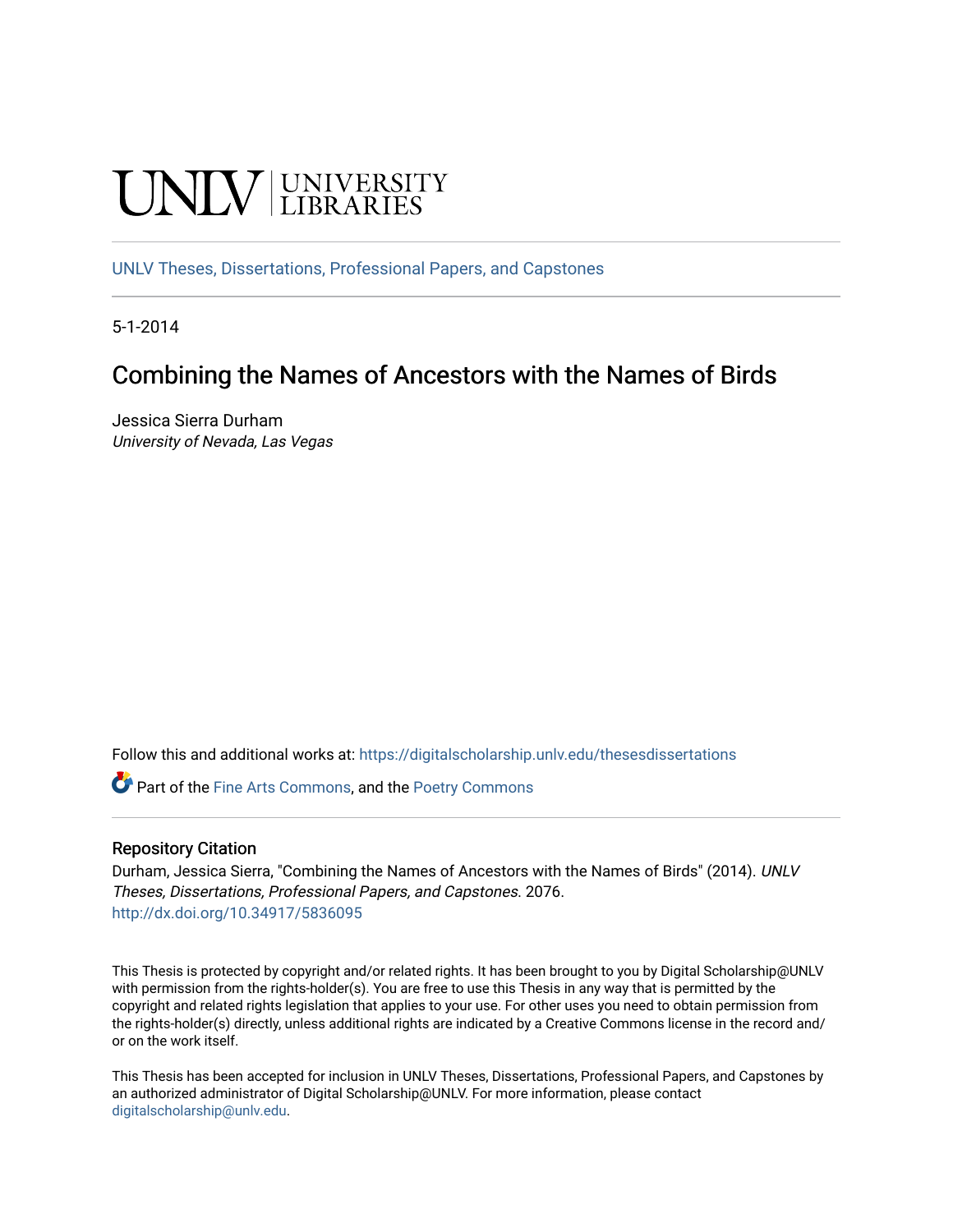# COMBINING THE NAMES OF ANCESTORS WITH THE NAMES OF BIRDS

by

Jessica Durham

Bachelor of Arts in English Literature University of Nevada, Las Vegas

2009

A thesis submitted in partial fulfillment

of the requirements for the

Master of Fine Arts—Creative Writing

Department of English

College of Liberal Arts

The Graduate College

University of Nevada, Las Vegas

May 2014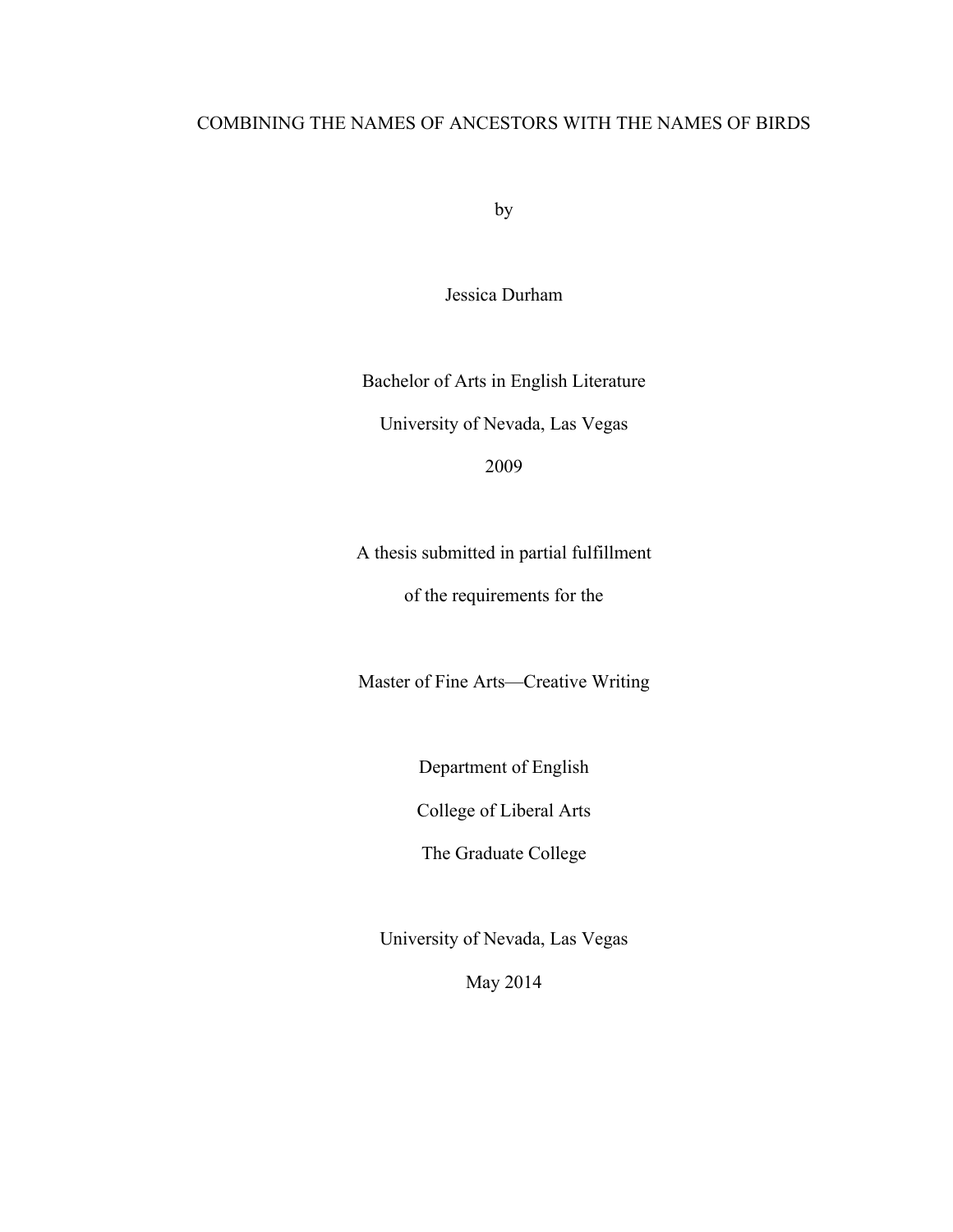Copyright by Jessica Durham, 2014

All Rights Reserved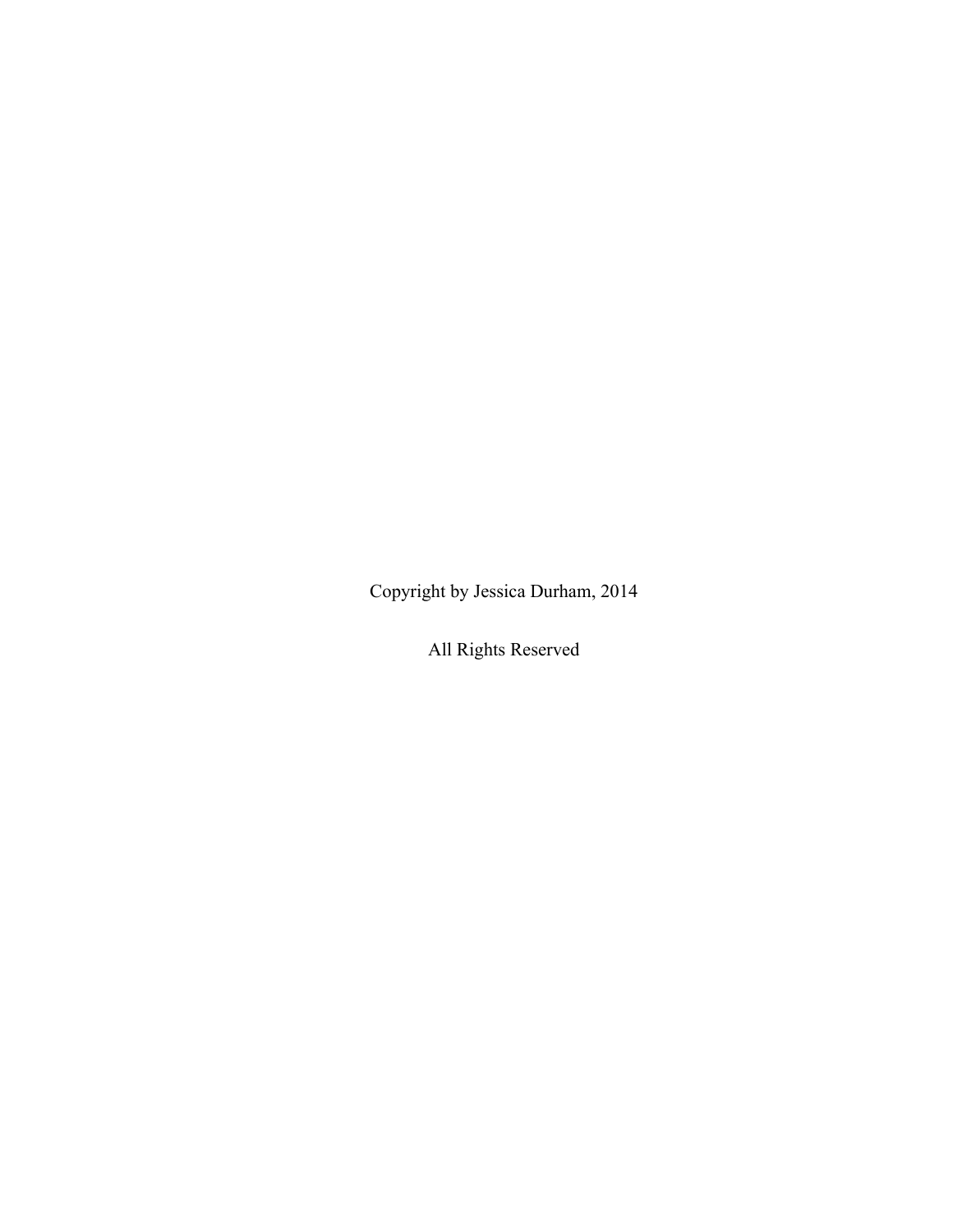

# THE GRADUATE COLLEGE

We recommend the thesis prepared under our supervision by

# **Jessica Durham**

entitled

# **Combining the Names of Ancestors with the Names of Birds**

is approved in partial fulfillment of the requirements for the degree of

# **Master of Fine Arts - Creative Writing Department of English**

Claudia Keelan, M.F.A., Committee Chair

Donald Revell, Ph.D., Committee Member

P. Jane Hafen, Ph.D., Committee Member

Danielle Roth-Johnson, Ph.D., Graduate College Representative

Kathryn Hausbeck Korgan, Ph.D., Interim Dean of the Graduate College

**May 2014**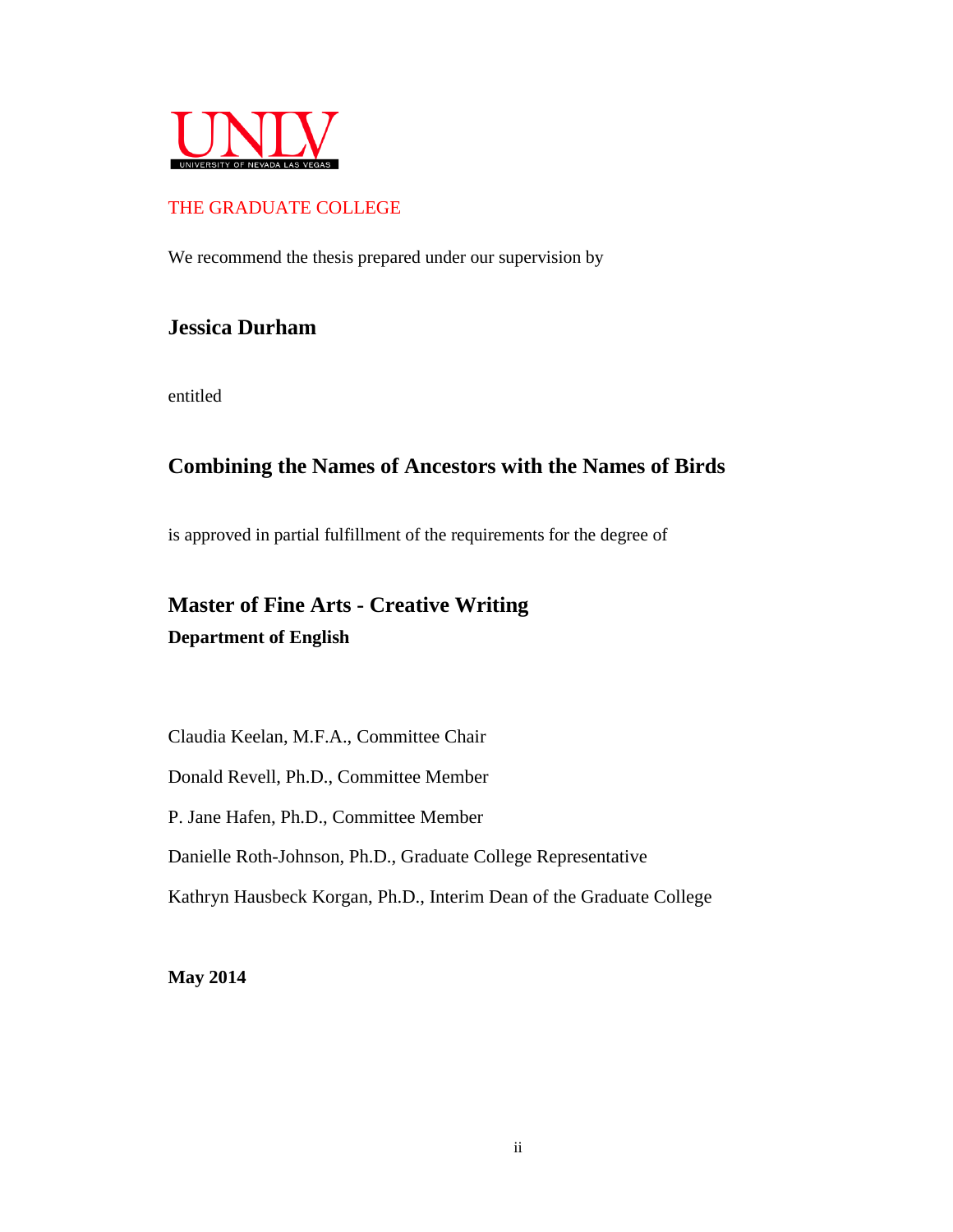#### ABSTRACT

#### **Combining the Names of Ancestors with the Names of Birds**

By Jessica Durham

Professor Claudia Keelan

Professor of English and Creative Writing

University of Nevada, Las Vegas

The following manuscript deals with a range of themes including origin, family, place, gender, sexuality and their intersections. The title, *Combining the Names of Ancestors with the Names of Birds,* and title poem exemplify the intersection of origin, family, place (ancestors) and gender, sexuality, movement, change and freedom (birds). Combining their names speaks to the interplay between memory and imagination that has served as a foundation for all of the poems in this manuscript. This manuscript is split into three sections: Origin, which deals with home, with growing up in Louisiana, with the land and the water, my family and my childhood. It points to where I'm grounded and from where I reach outward; Masculine Spring is about newness, self-discovery and turns away from the past and the future to look inward. The title poem of Masculine Spring is everything that has come before in the motion of becoming new; Future Wife, America looks outward again and toward the future. This section is the most experimental of the three in

iii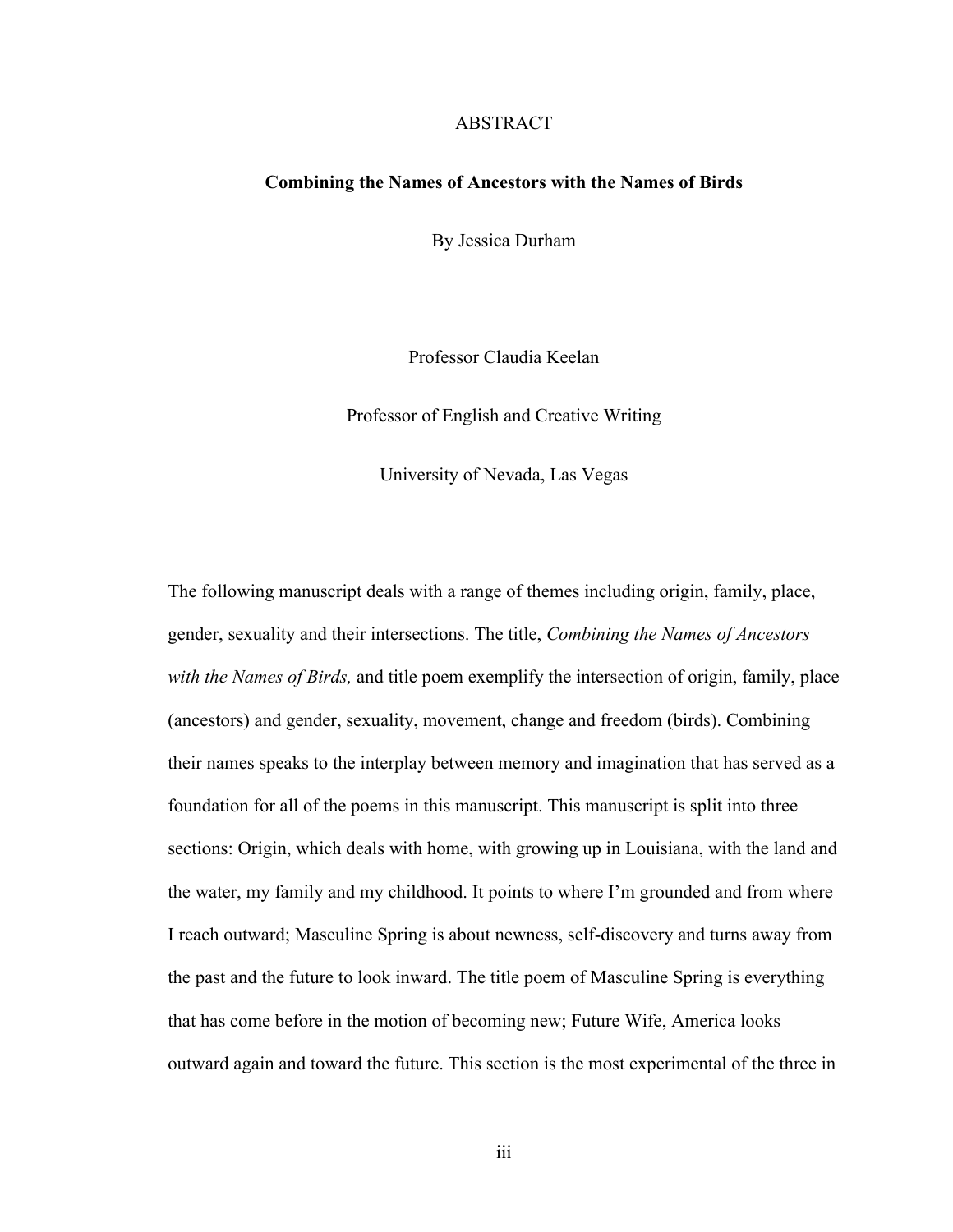terms of form, moving away from strict line breaks and self-limiting cadences by playing with repetition as well as prose and epistolary forms.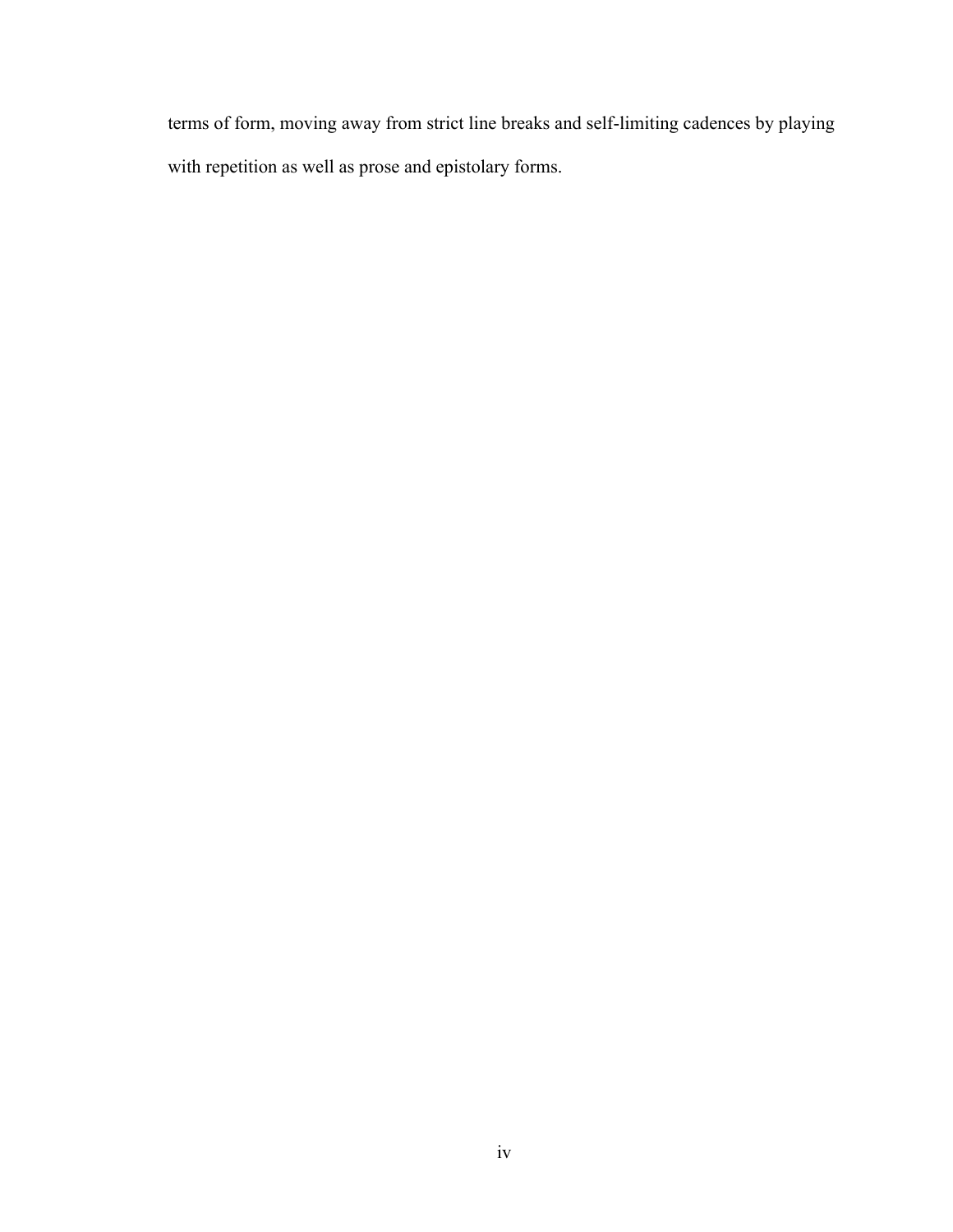*For my dad,*

*where we left off.*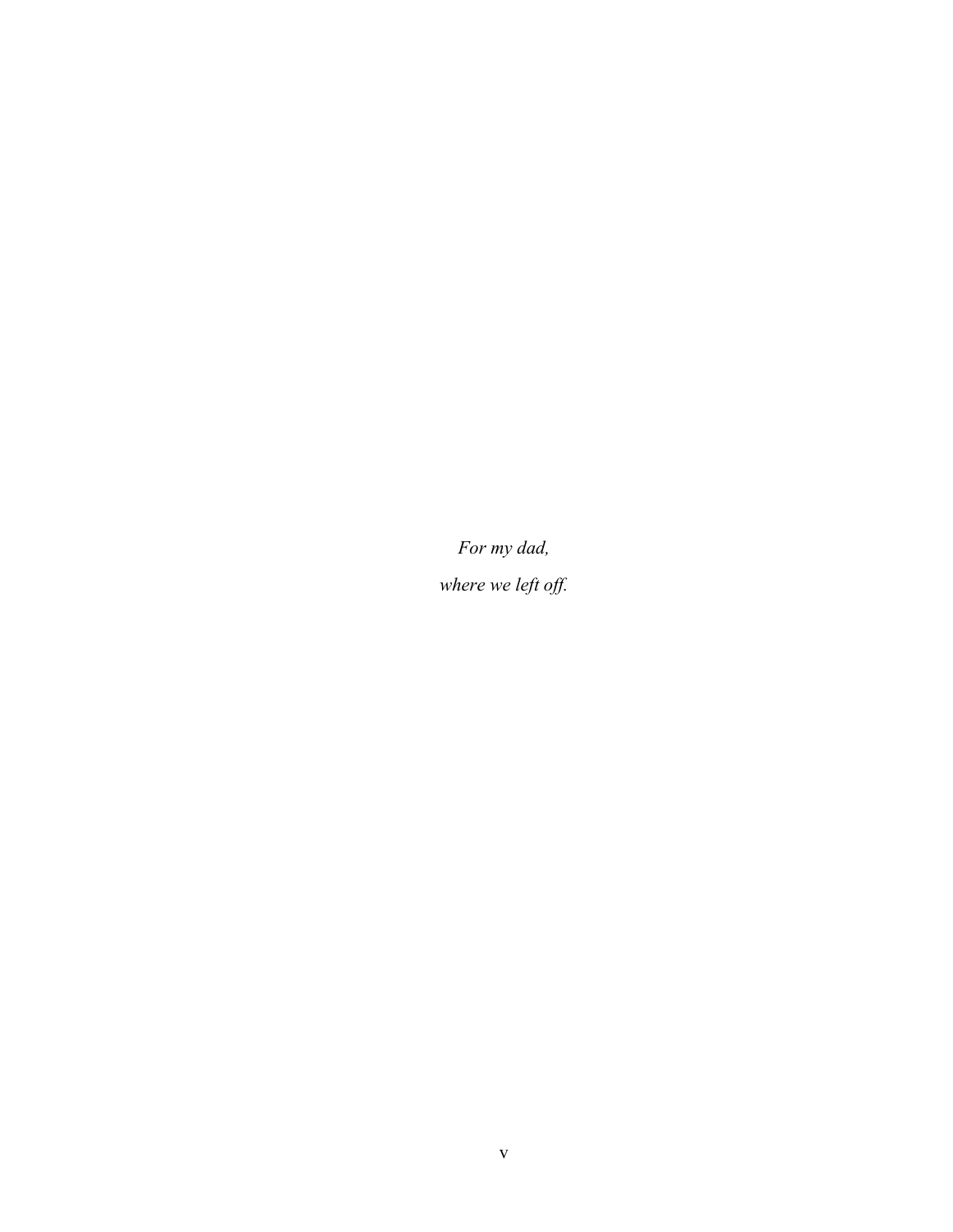# TABLE OF CONTENTS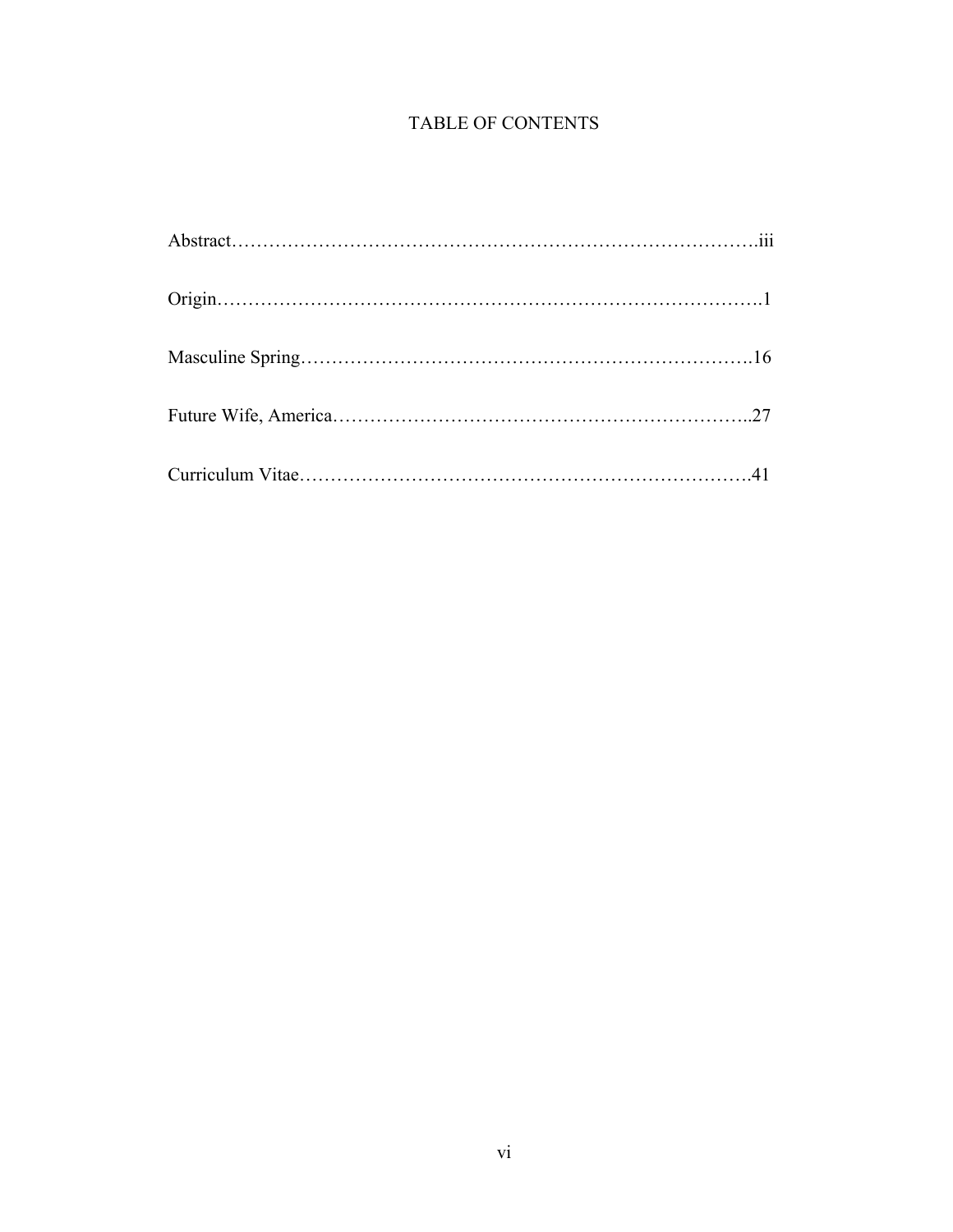# 1. Origin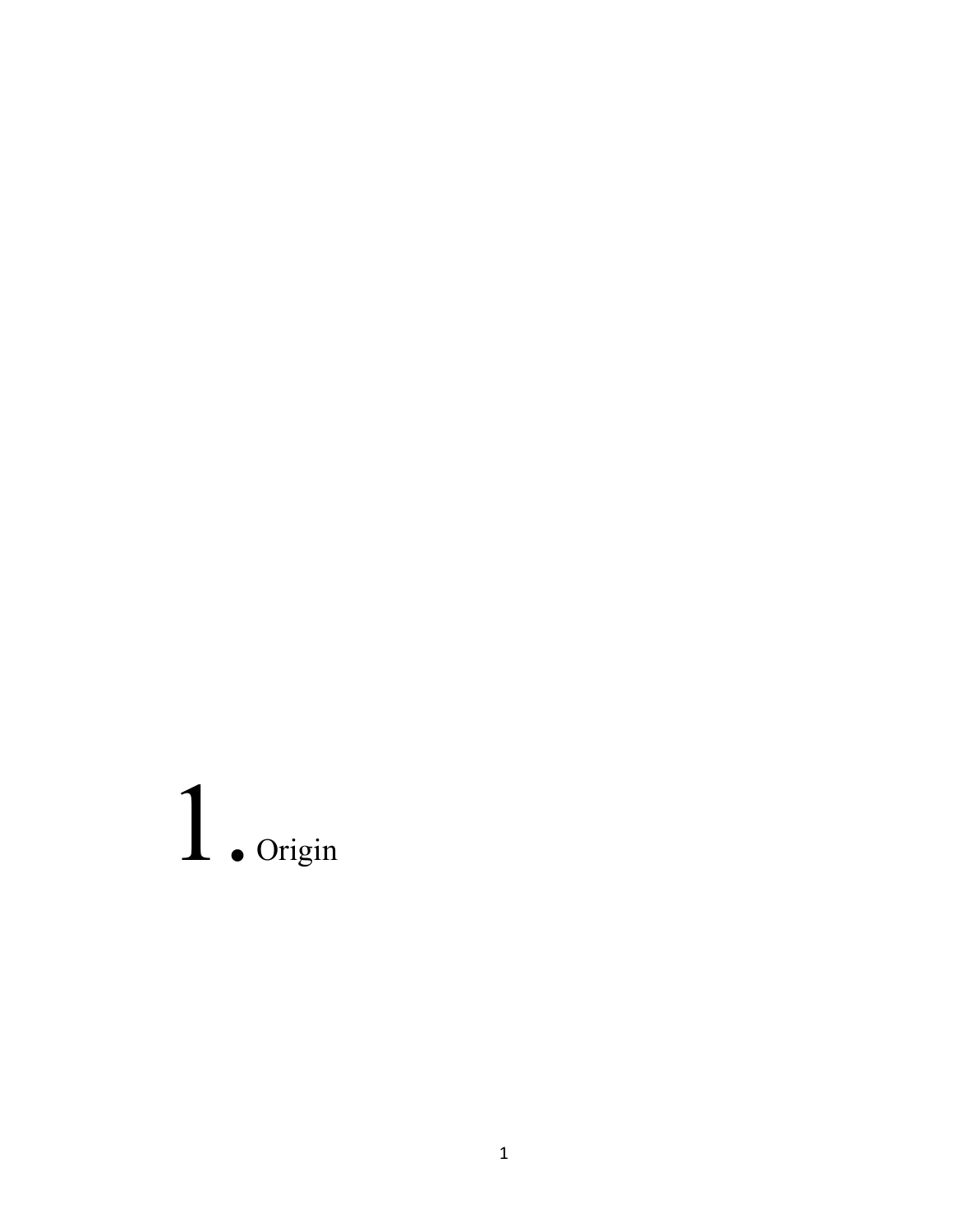Combining the Names of Ancestors with the Names of Birds

I let a boy through my window to put on my best shirt the names of birds on my tongue swallows what woman sounds don't be afraid he said blue heron sticks to my ribs pink embroidery against his skin I'm a cowgirl he said don't tell so many ancestors bellow like the swirl of wind in adult ears

Ancestors I button my pants in the warm afternoon light a small bird lands outside breathes twice without knowing to put on *this* shirt and not *that* is the undoing of everything I move into the day undoing I came from long pelican throats Remember driving remember woman sounds come from there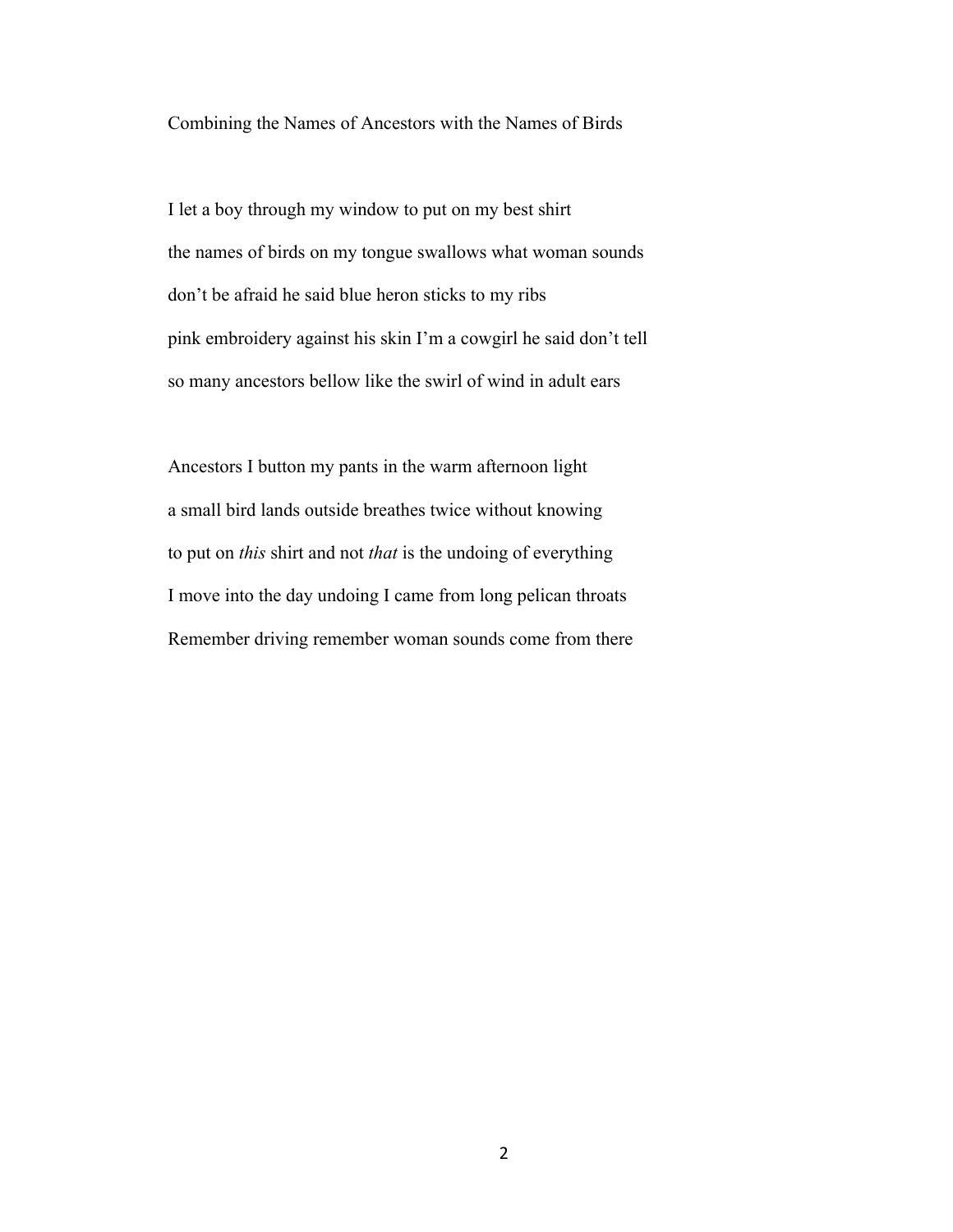# Bayou

From the suckling mud

mother bayou before dawn

cracked mouth rough

squeeze air up and out

clenched teeth

to love the southern winter

dream sediment

morning kiss

a flooded home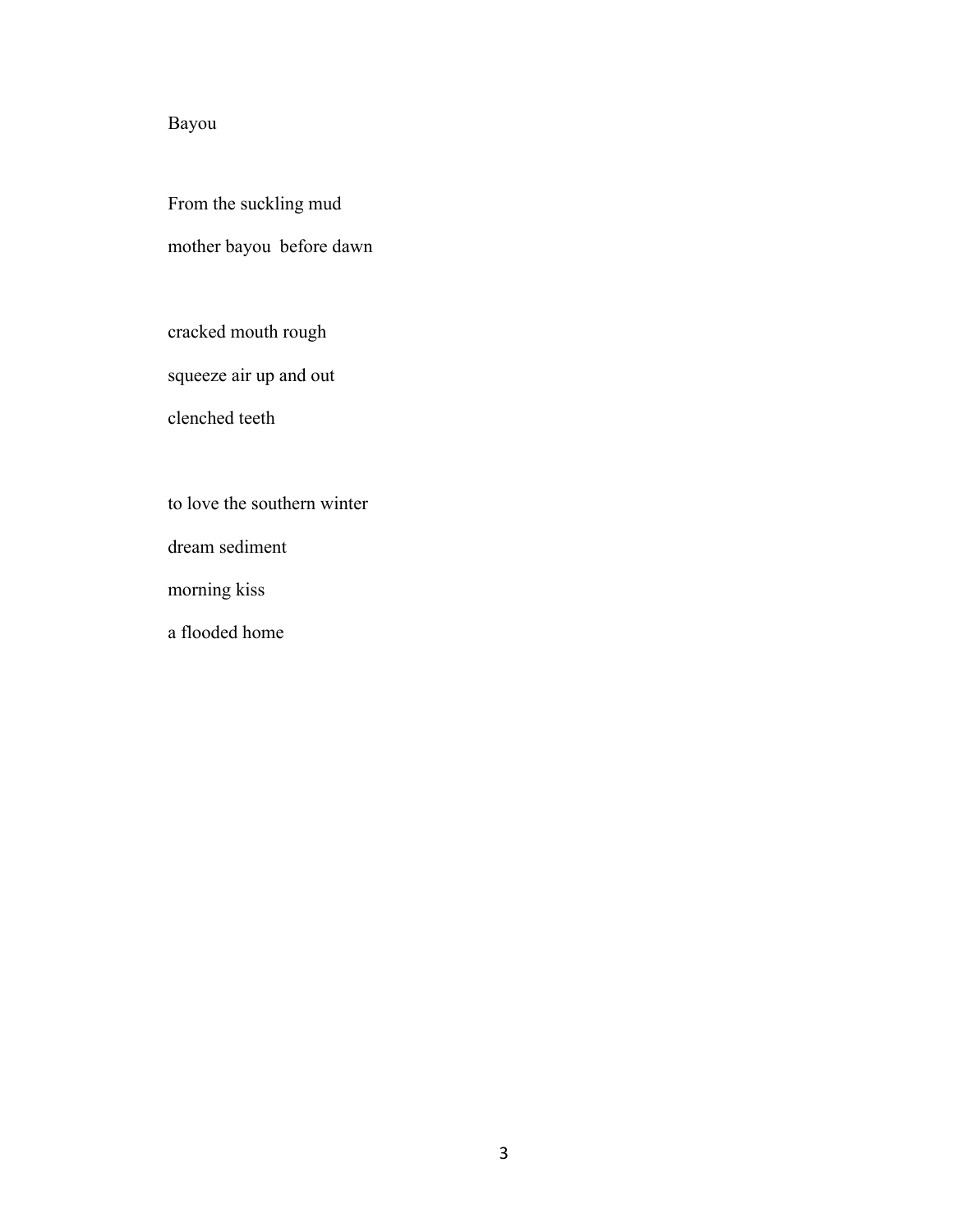#### For My Mother, Left

Musty lake-house where the lake rose rose and flooded the screened-in porch and I listened to good news through a coffee straw. All my men hooked crickets on lines and cast out from the roof where bass swam over the ashes the summer fire pit.

The dreams of chemotherapy from the back seat of a pick-up truck. The Mojave slid past in red and black, dreams never wake, still the red clay that fell from my father's mouth he's afraid to sleep or shower, red the clay that hardened over the radiation burns on his back as he hunched with my mother on the hearth.

A flood of her horses in a year-long dream draws me nearer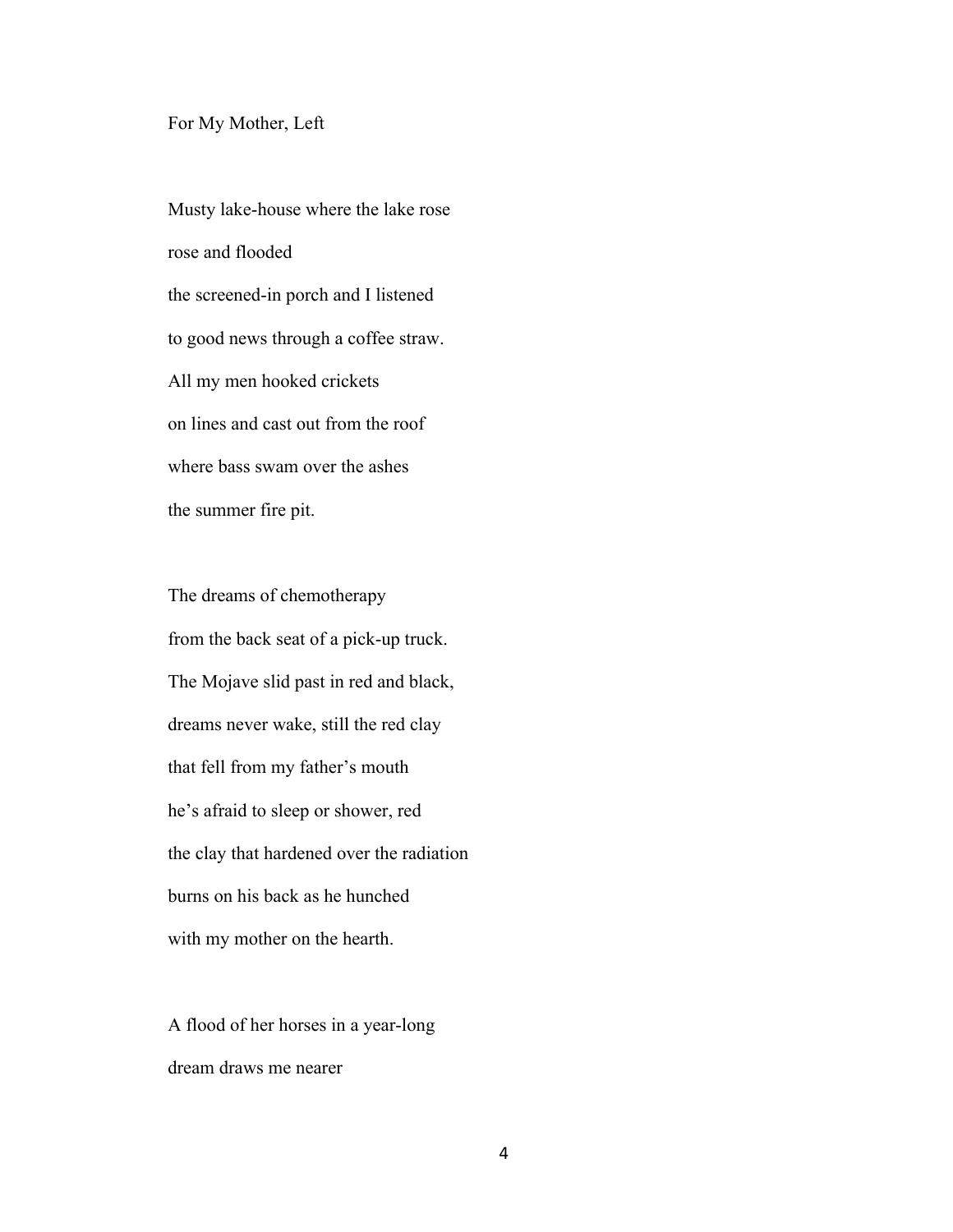her slick black eyes. Believe her when she says: there is always responsibility in death, always someone to hold the stethoscope, someone to close my father's right eye and then his left.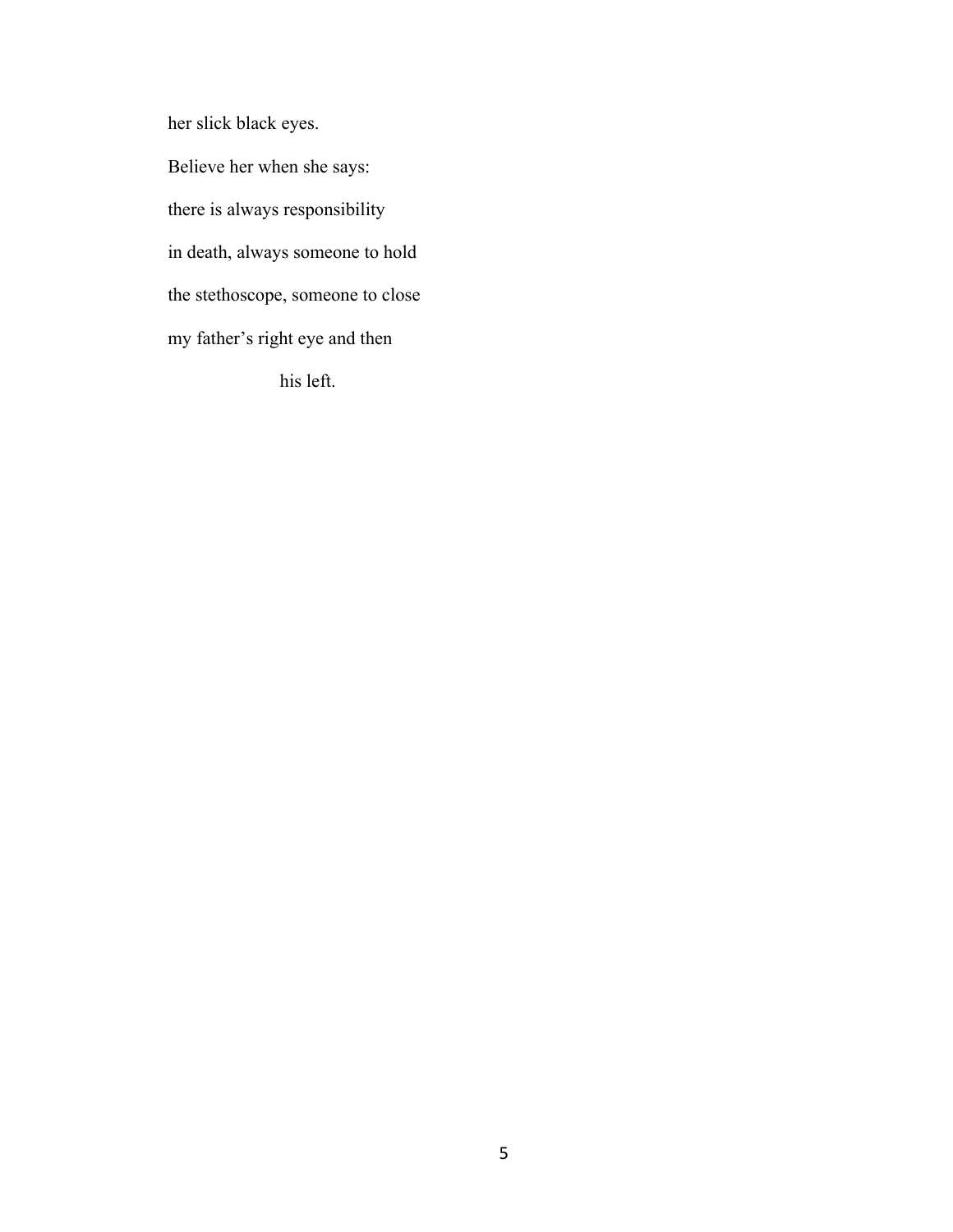### Home is Never Until

Mornings when children are not playing across the road in the schoolyard I notice too often the spot by the fireplace where the carpet does not meet the baseboard

Sleep the mornings away in winter a white cat breaks against the floor as I haul wood up from the car, home is never until the first fire

In the desert no spirits, no cactus blossoms die —January, the pine boards creak I listen for the sound of dawn rub through the fog on the window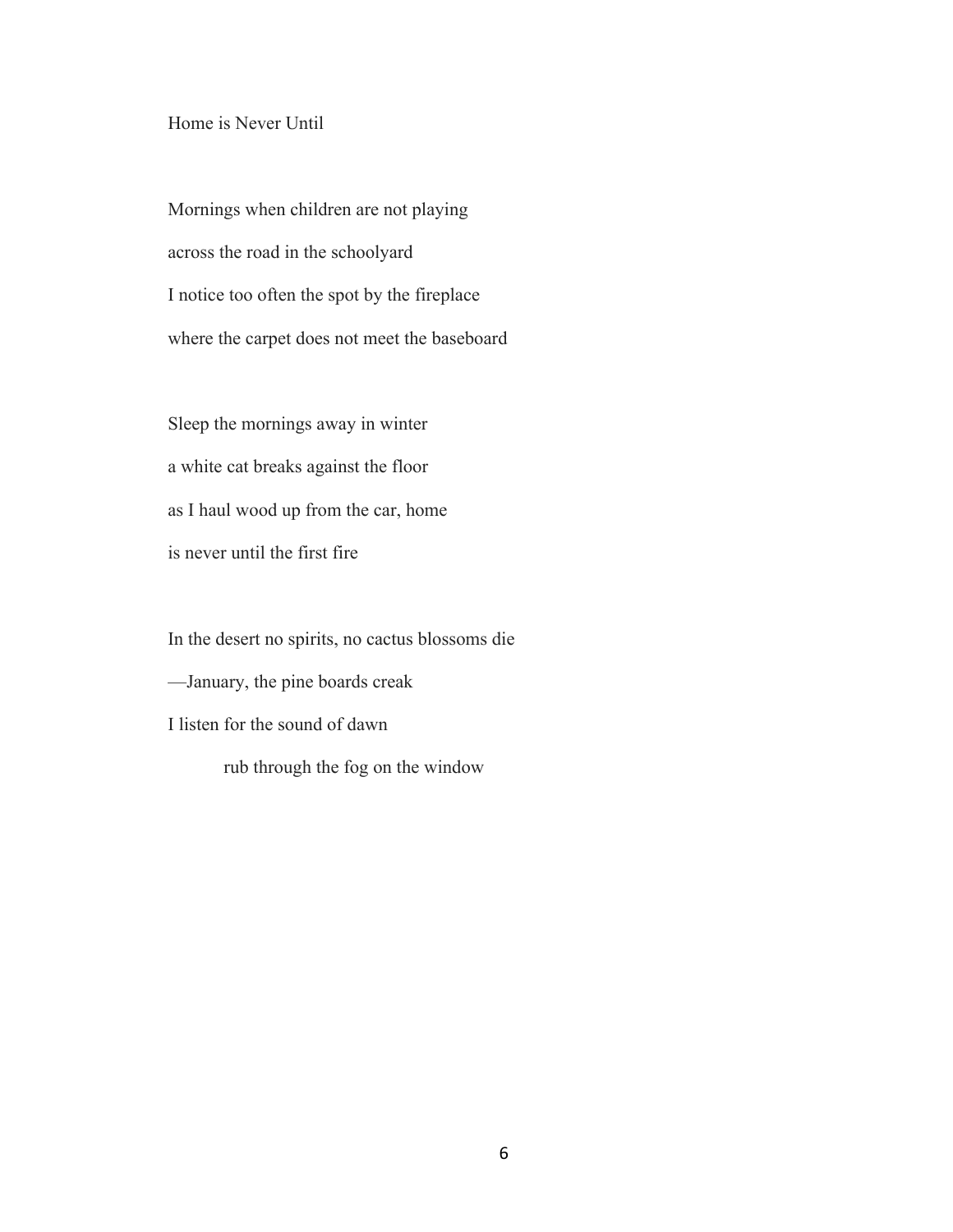My Mother's Gumbo

Rice for a crawfish gumbo trip to Chinatown for an iron kettle she only looks at with bare feet

Mid-morning dream a clearing of burnt pines a pueblo painted red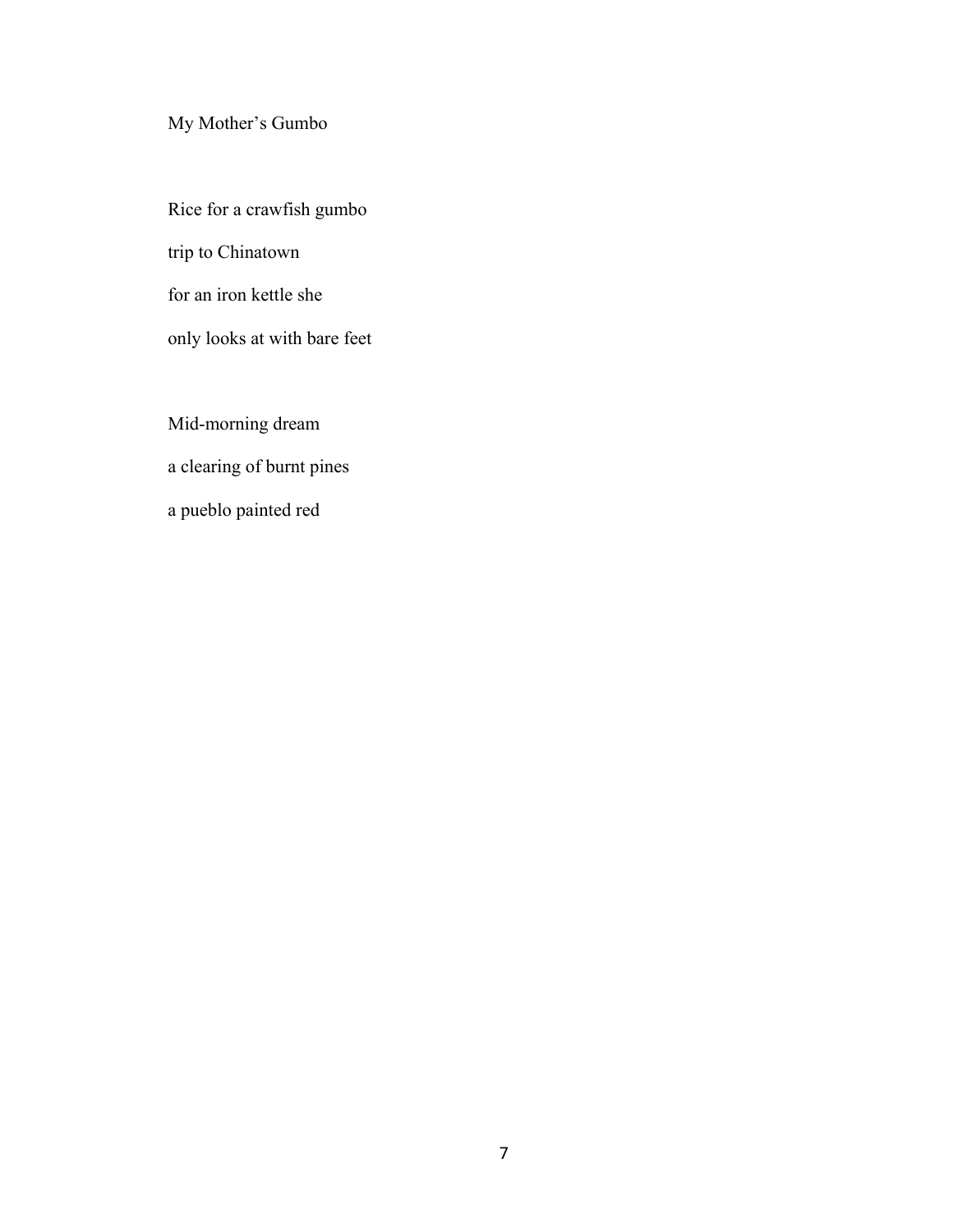# A Campfire Always in the Morning

The smoke that bows my dreams from a dingy pillow to where mudfoam breaks at the ankle my girlhood on the Red River empty docks quiver and weaken with the crashing waves that throw sick fish

Our President's calling a lemon a lemon a ripe orange in a wet woven basket a Cyprus marking the flood and still marking my gendered nature in its willowed bends its trotline the slick gar we didn't want the guys their knee-socks over my knees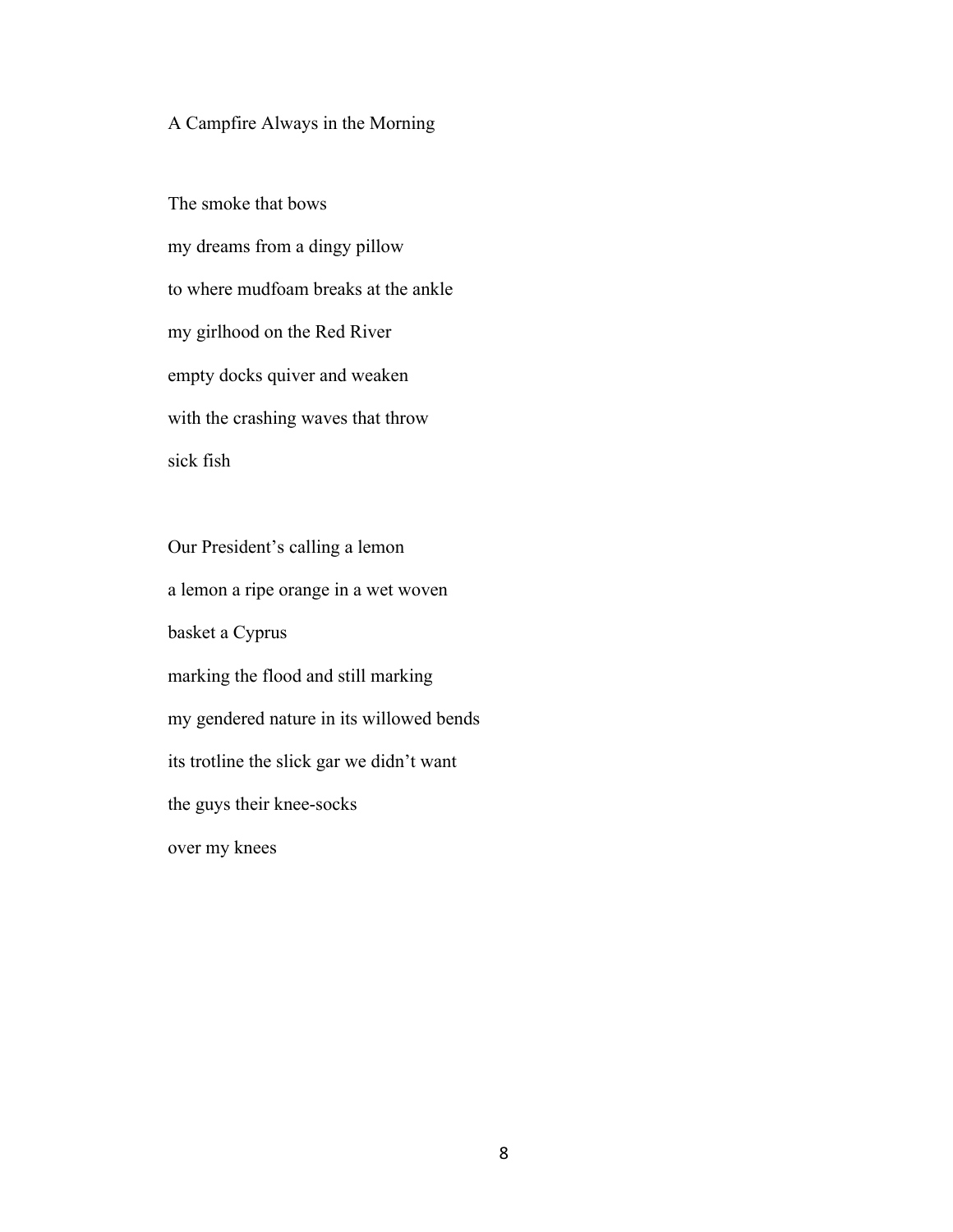# Origin

*for my dad*

Your myth is

my myth

coyote trickster mouse king

I will always follow you there

peepers wide to

the nature of things the

steady clatter of polished boots

in the morning kitchen

I've seen all gods

blow through your hair

turn you gray

turn you plump and

thin again

I mirror your origin

exactly I trace your

fire in all my days even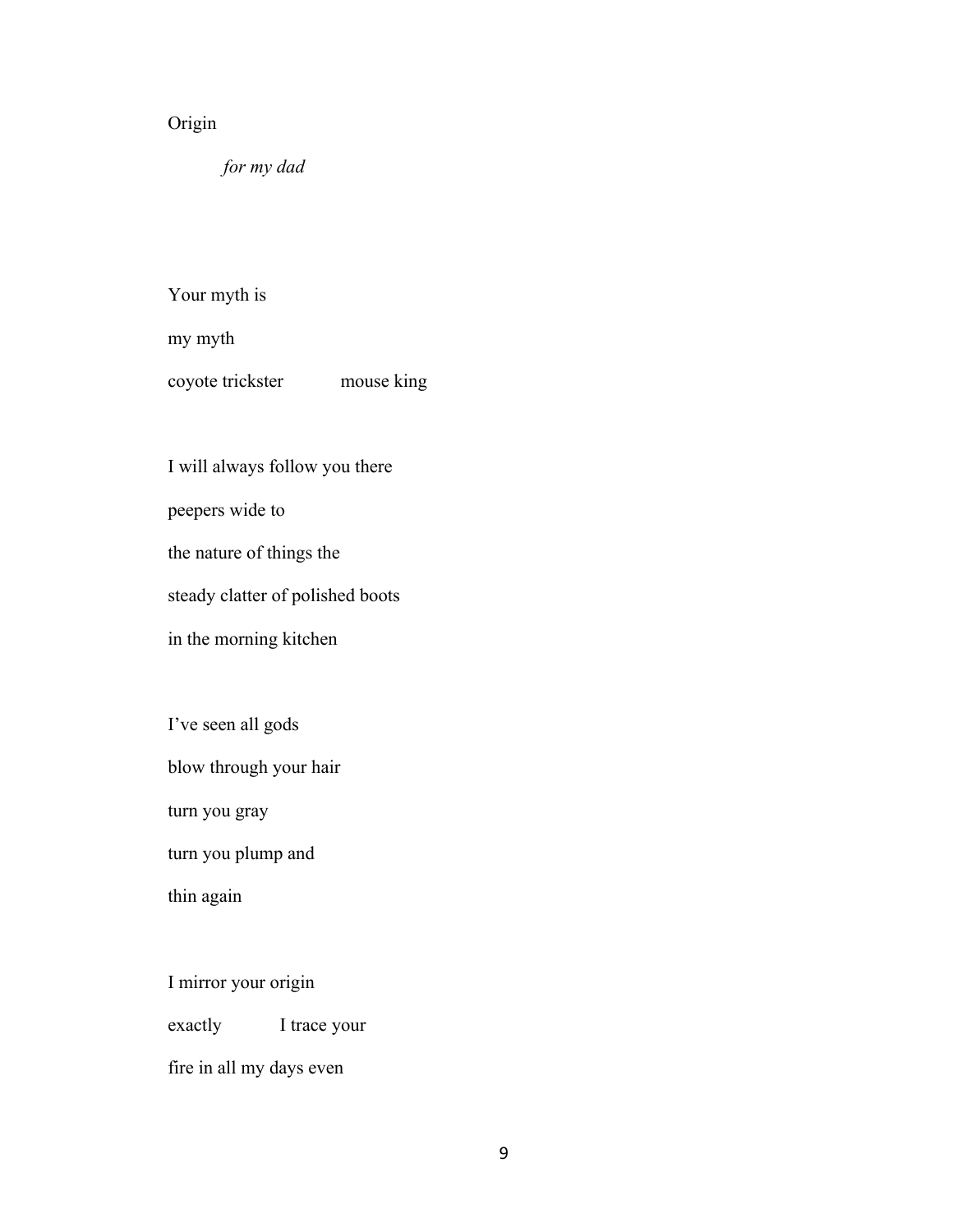amazing grace

a lullaby for wolves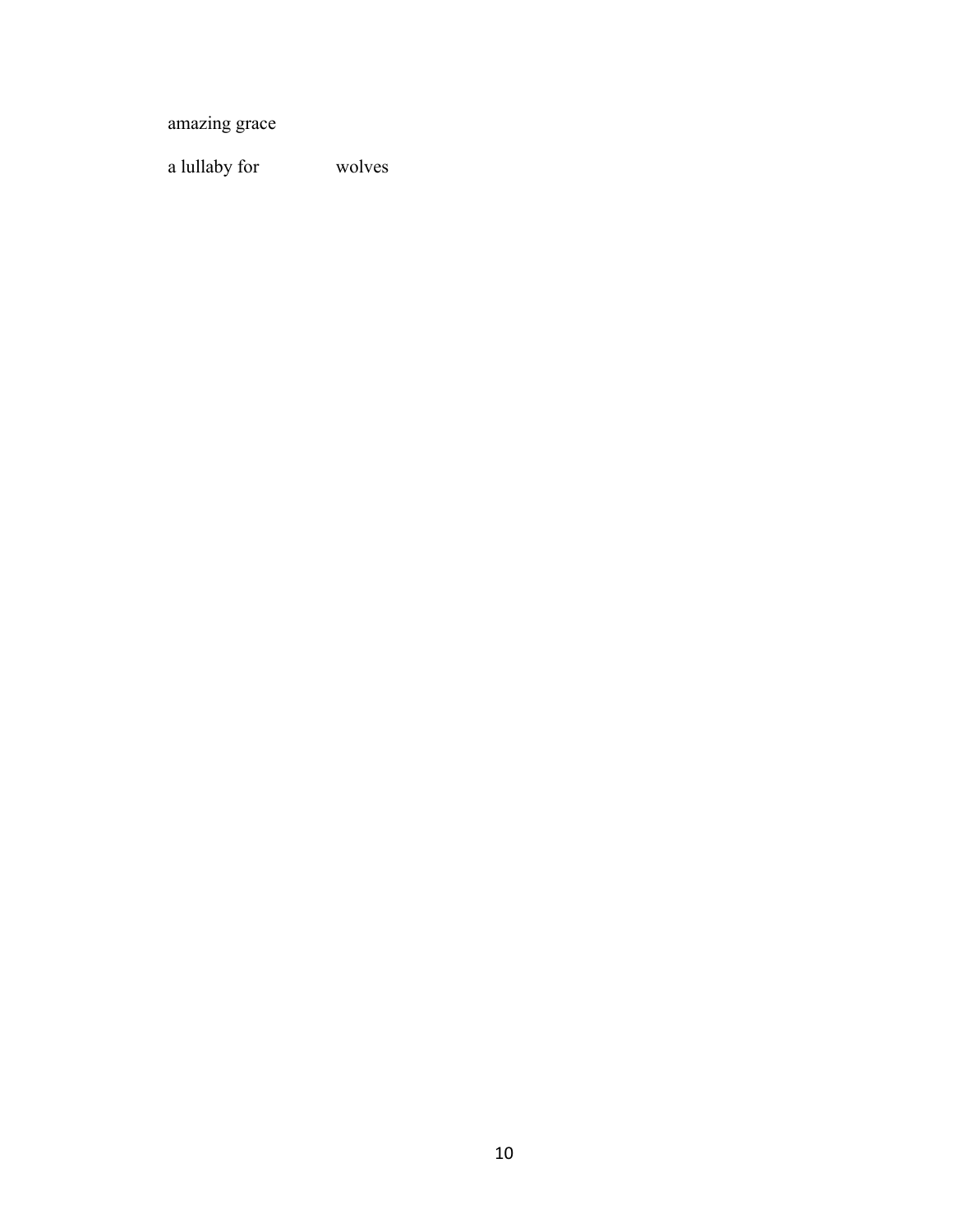# October

| Winter          |    |      | metronome |
|-----------------|----|------|-----------|
| dust everywhere |    |      | you are   |
| right           | 1n | step |           |

Time was formulated

for waiting especially

in the desert

cactus bloom never freezes

Pink unashamed a freedom from seasons death and parsing the slow slow always wind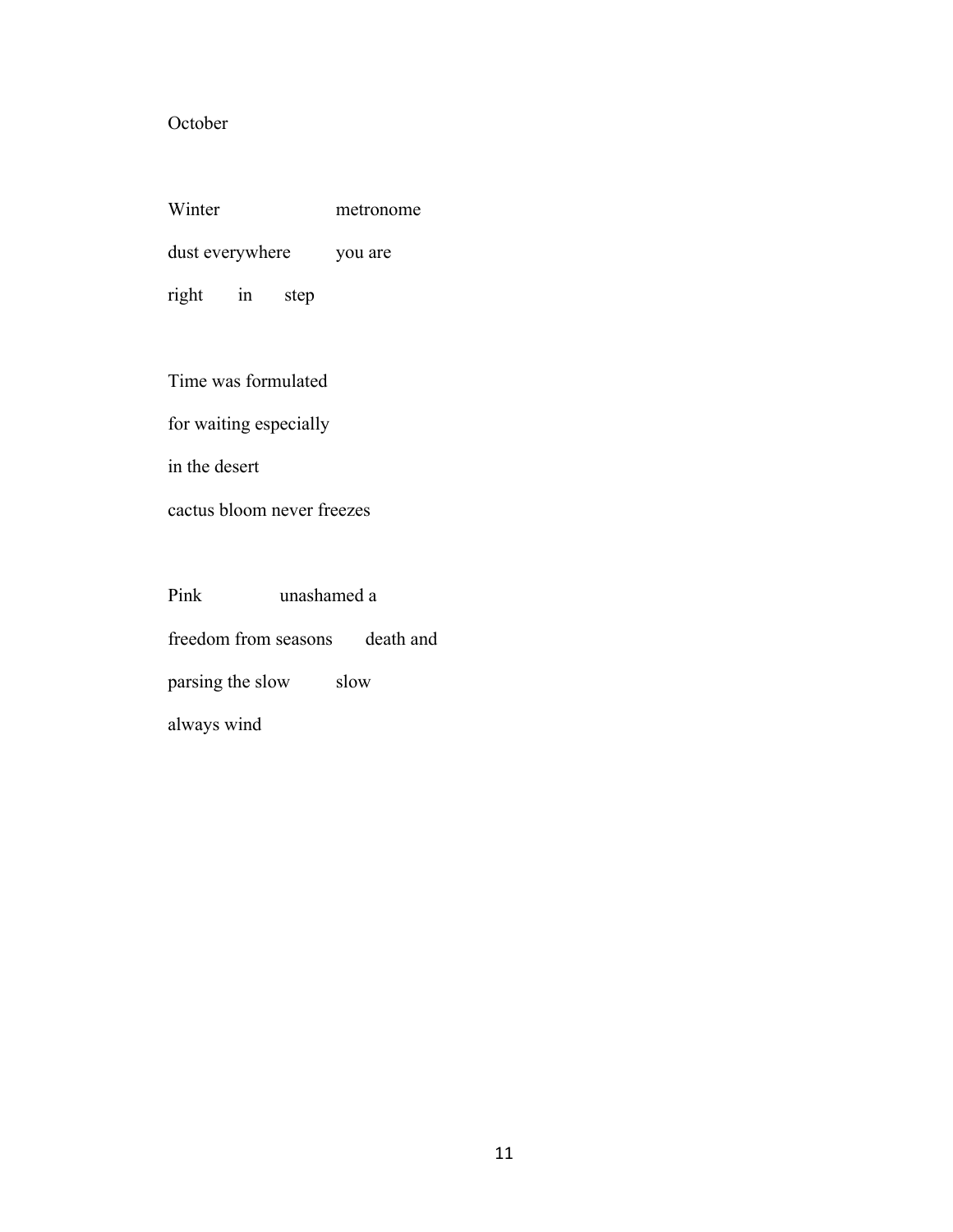Another Again

Because another again gains on me at night a shoe on the way to the bathroom trips me up a shoulder hits the bare wall getting there and back without thinking of the noun for it, truth the fourth way to walking to bed. The newness has been stomped on six or seven times only then a smell like new grass, making it just right to smell like new grass. Only then is the land what I think of when I don't have any. Cities are all apartments and no new grass until the night, only then is circumstance dark.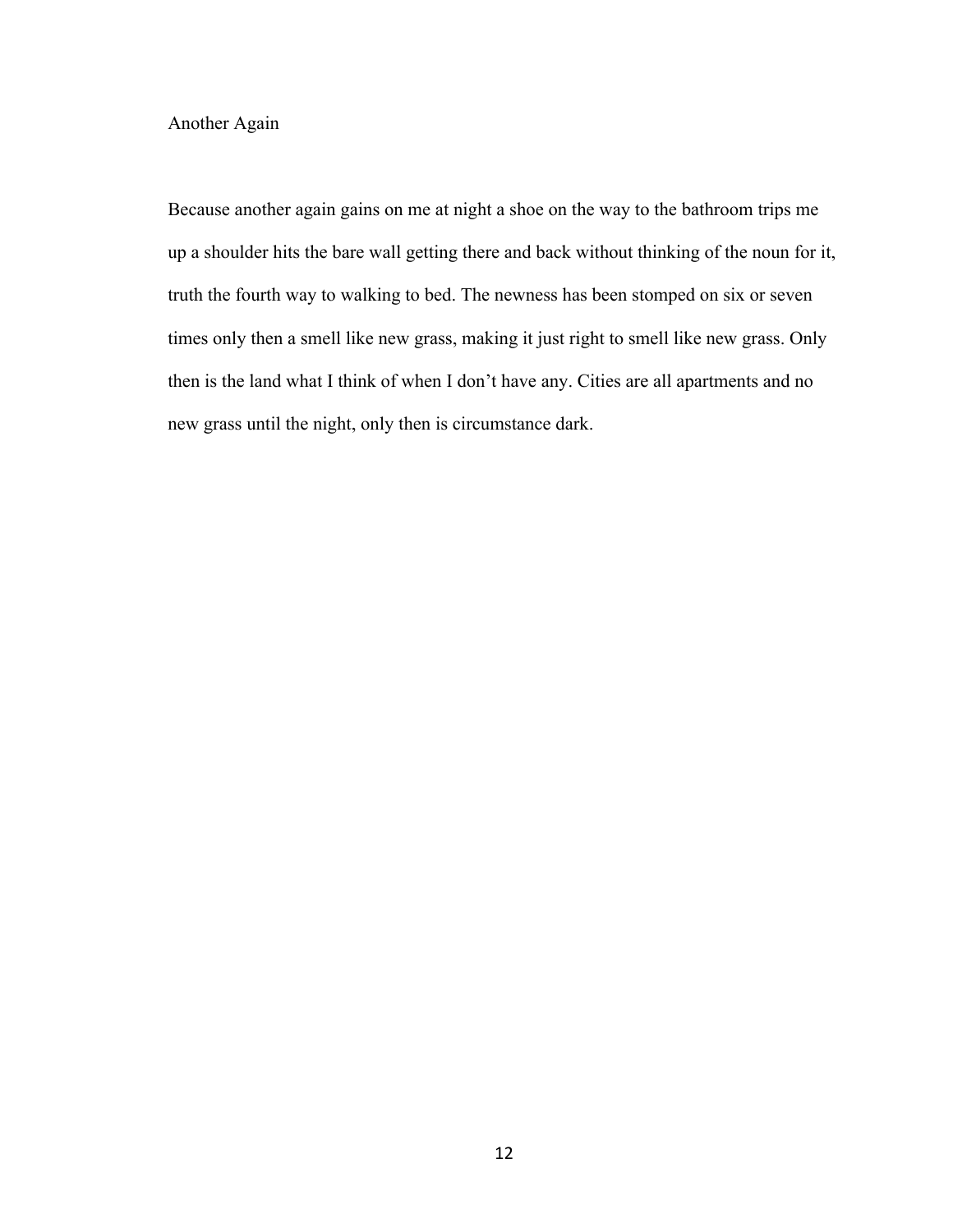# A Dream of the Same Name

Tie a knot in your bootlaces, count the syllables in his name and mine, I dreamed of JFK and the knot the morning cold and your boots the color of sand.

Kennedy wore a garbage bag an island between a reef and an hourly motel, told me that the ship out there is not the plane taking off.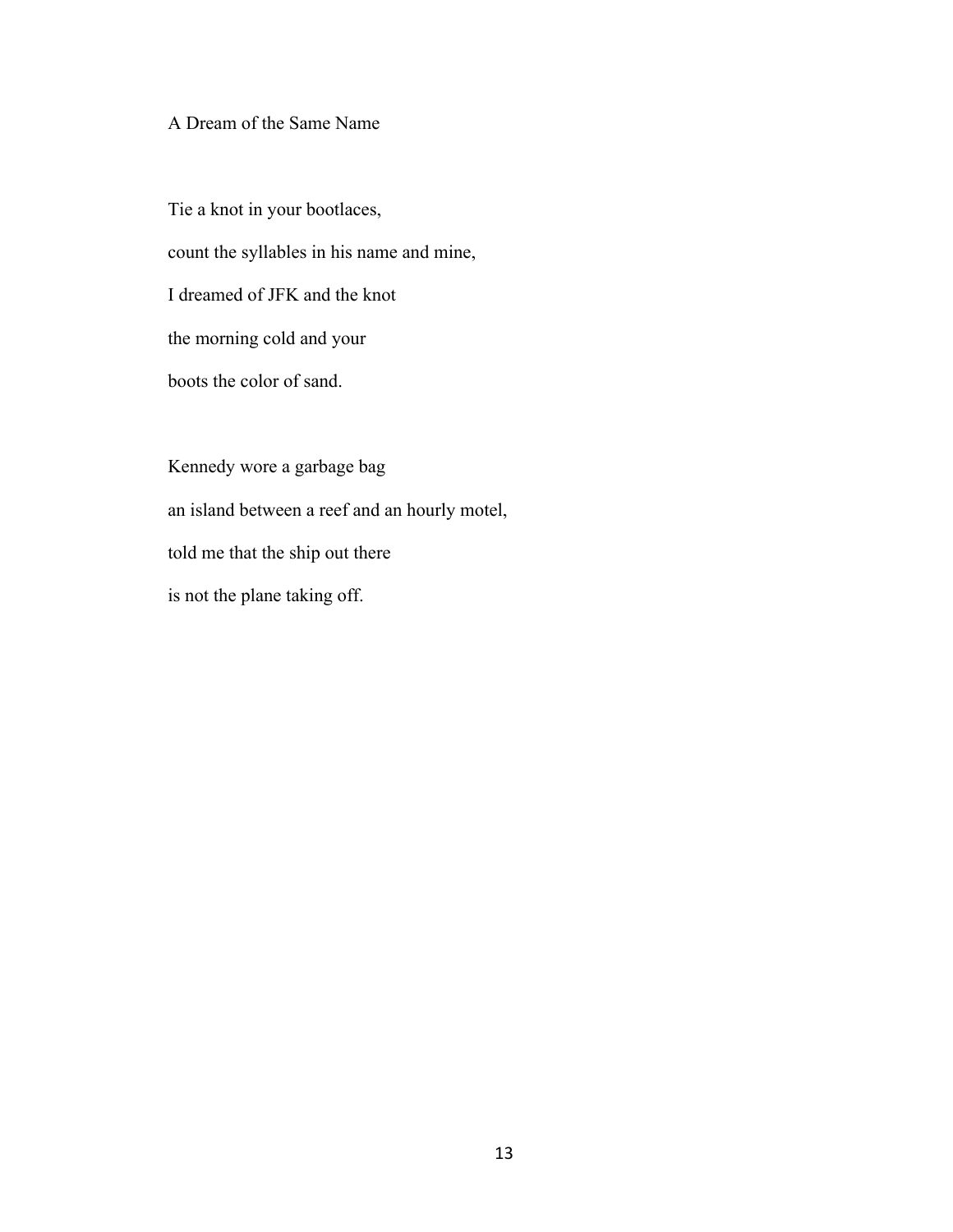# Song of Immovable Night Birds

This owl is somewhere too On the ground it does not shield its small body the curb near my tire a night bird trusts its nature against the pulsing city yellows its wide eyes and I mouth *spirit*

The cooling desert echoes owl puffed and scratching at the bedrock listening black scorpions rattle the palms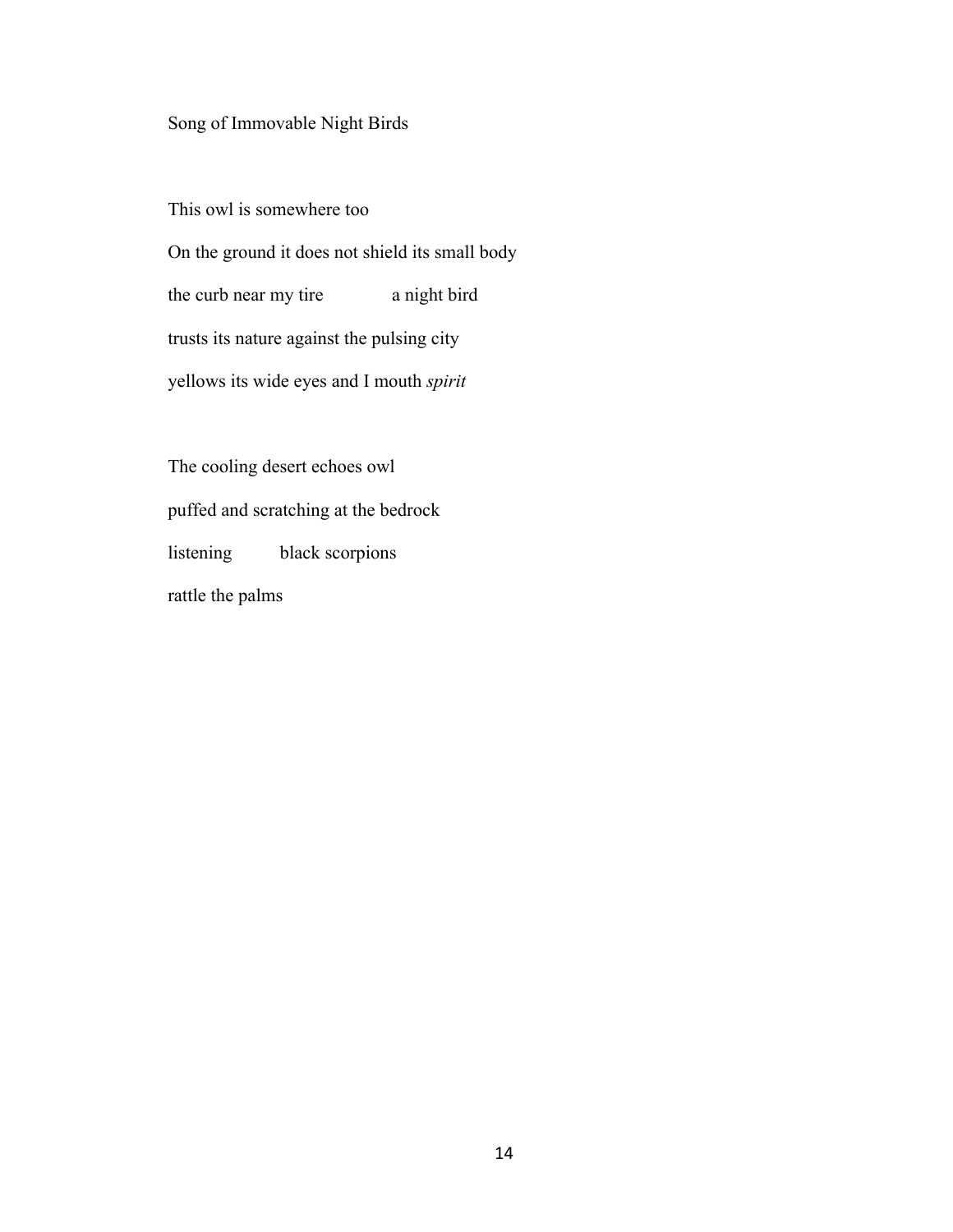Eventually, All Ankles

Eventually, all ankles in the river wild in a small house, the drains stuffed with cotton and flood flood the hallway, old roads Louisiana when I would be older all wet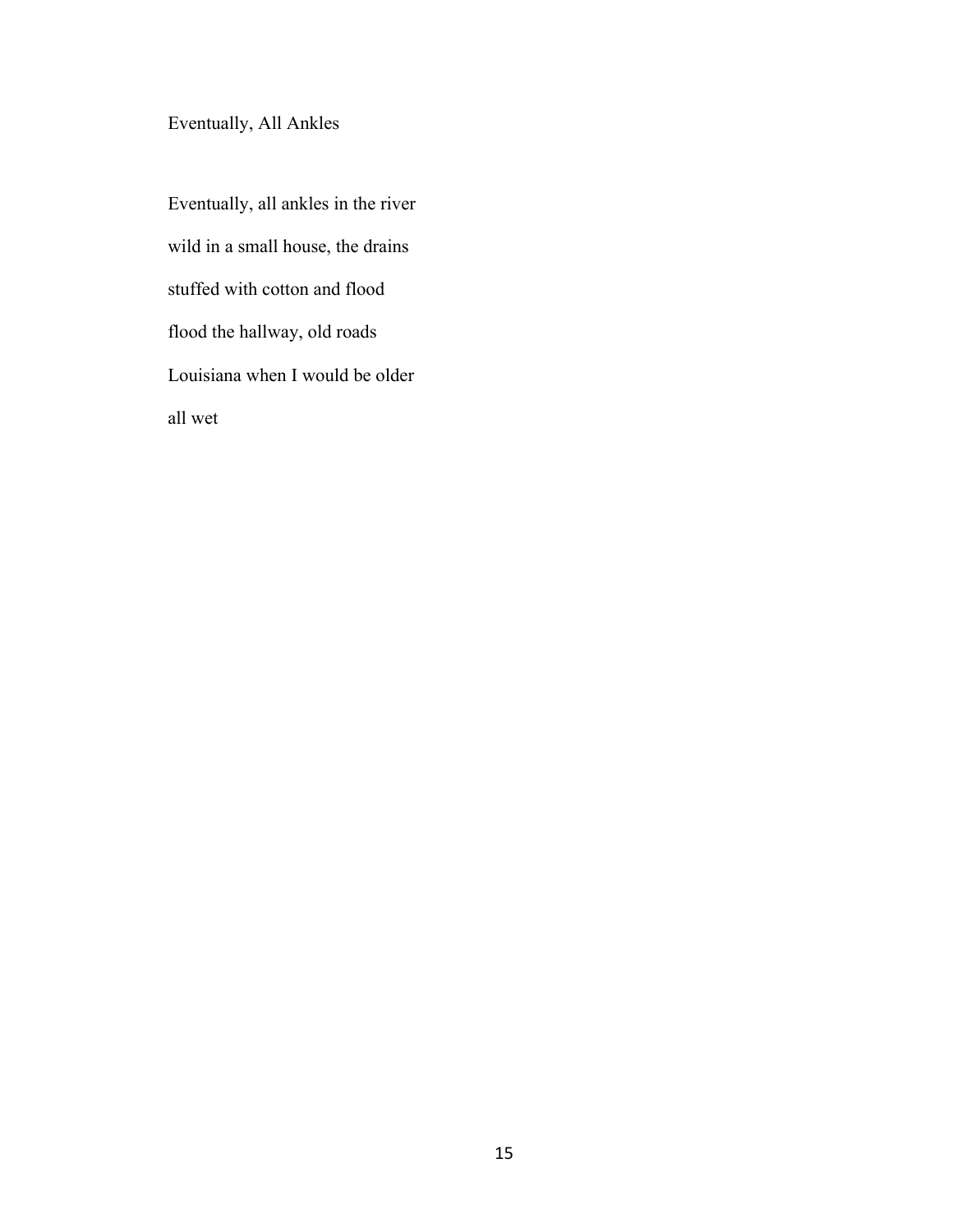# 2. Masculine Spring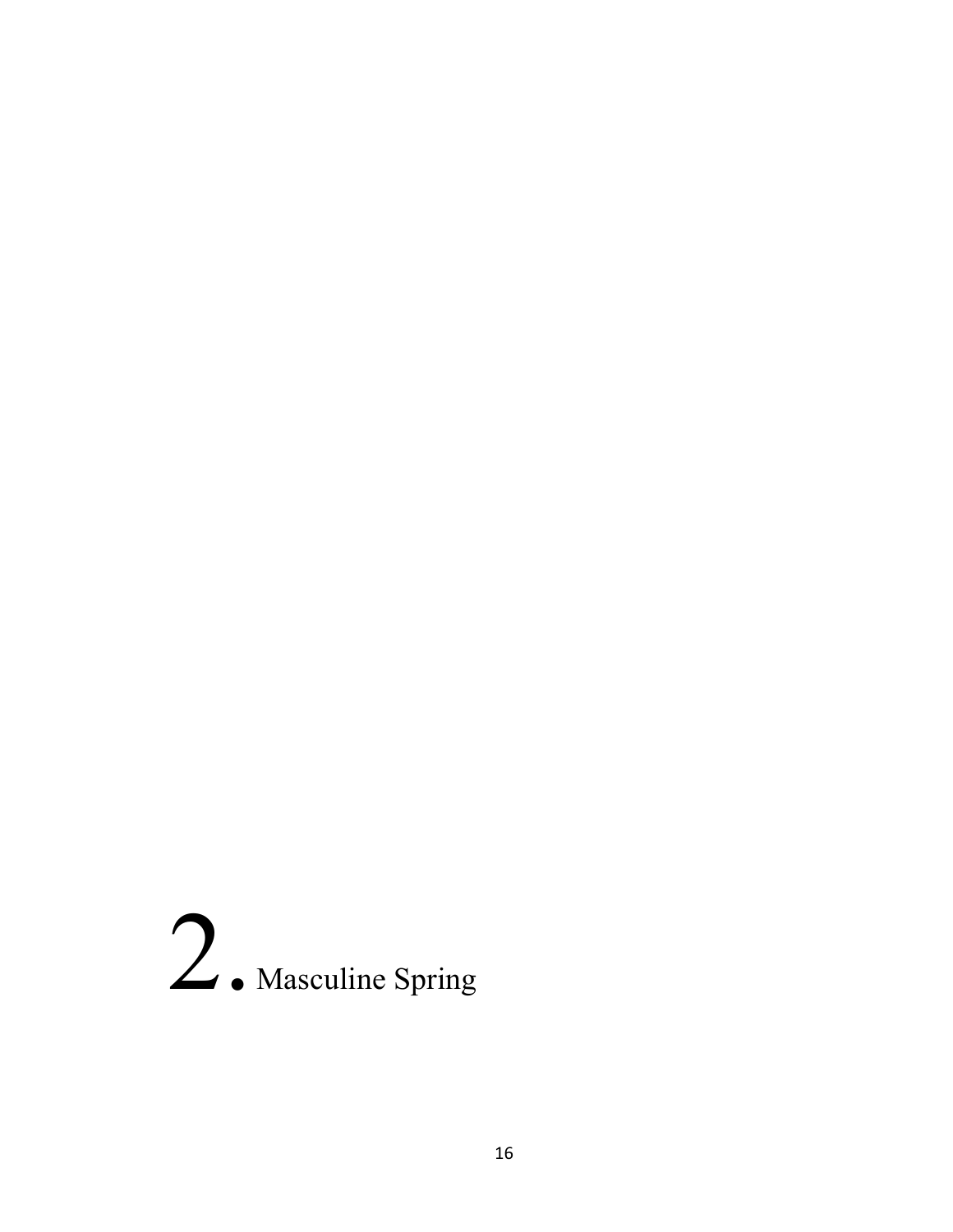## Adam Names The Animals

Two ponies pause always two prancing toward her dripping two fingers held high above her cotton robe her tilted legless throne

Ram just one more two the names bull or goat

down our gravel road

back to August

Rabbit cat cat her two fingers still dripping with the love of names ferret fence driveway hum

There's enough in the no named ocean enough wet for Adam to sleep for her to stop fox deer doe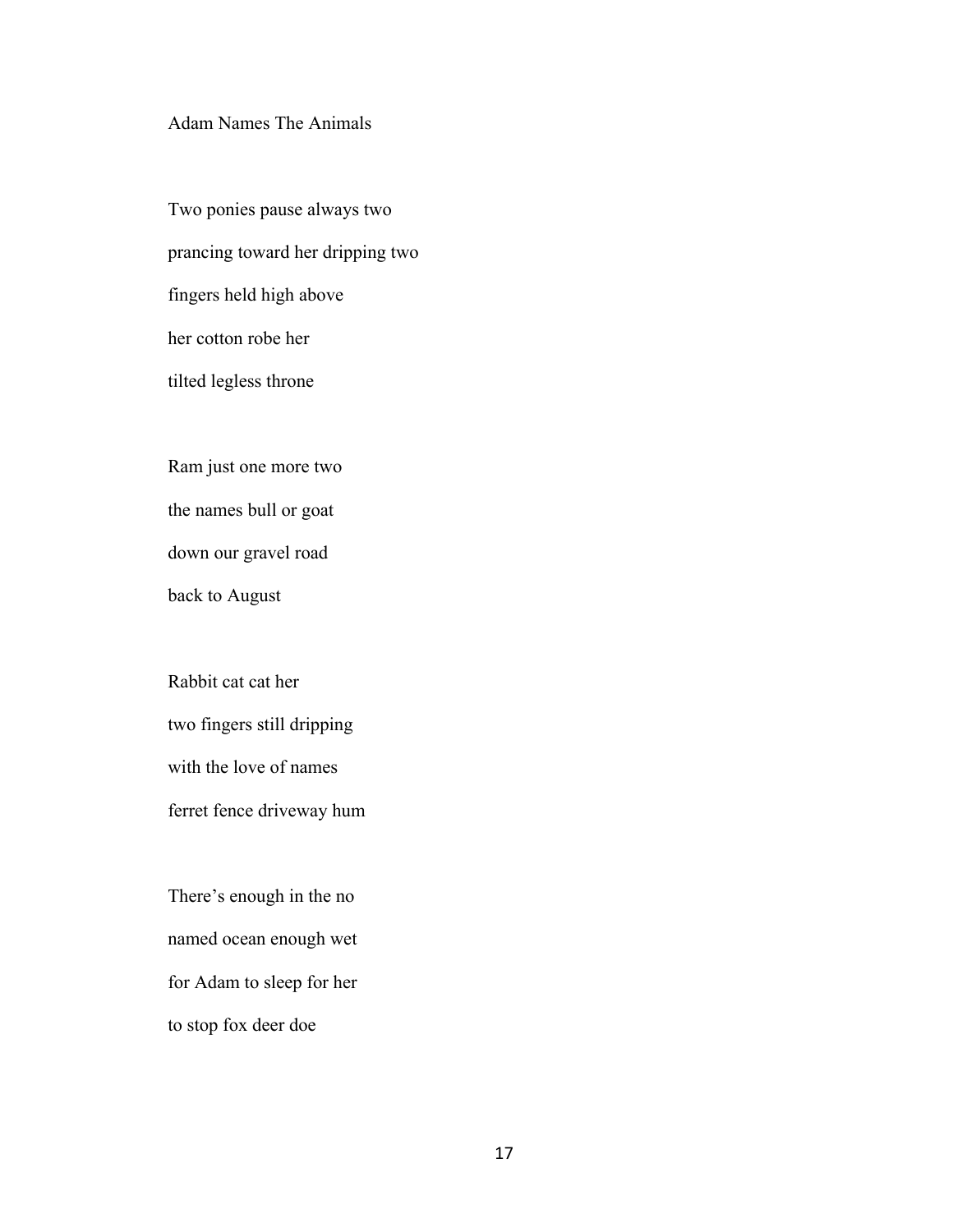# Masculine Spring

She combs black soil with her bare hands

an empty room near *Sur la Table* where mannequin blood

spills in the dark and boyish shapes

move into the light all blouses

have neckties again

a masculine spring

The wet and dry of water seeping across her paving stonebutch in the only after-winter posture the gender of women bound to right-handed buttons a night garden in Las Vegas is uprooted and the rosehips are replaced the tulips are replaced the lilies are replaced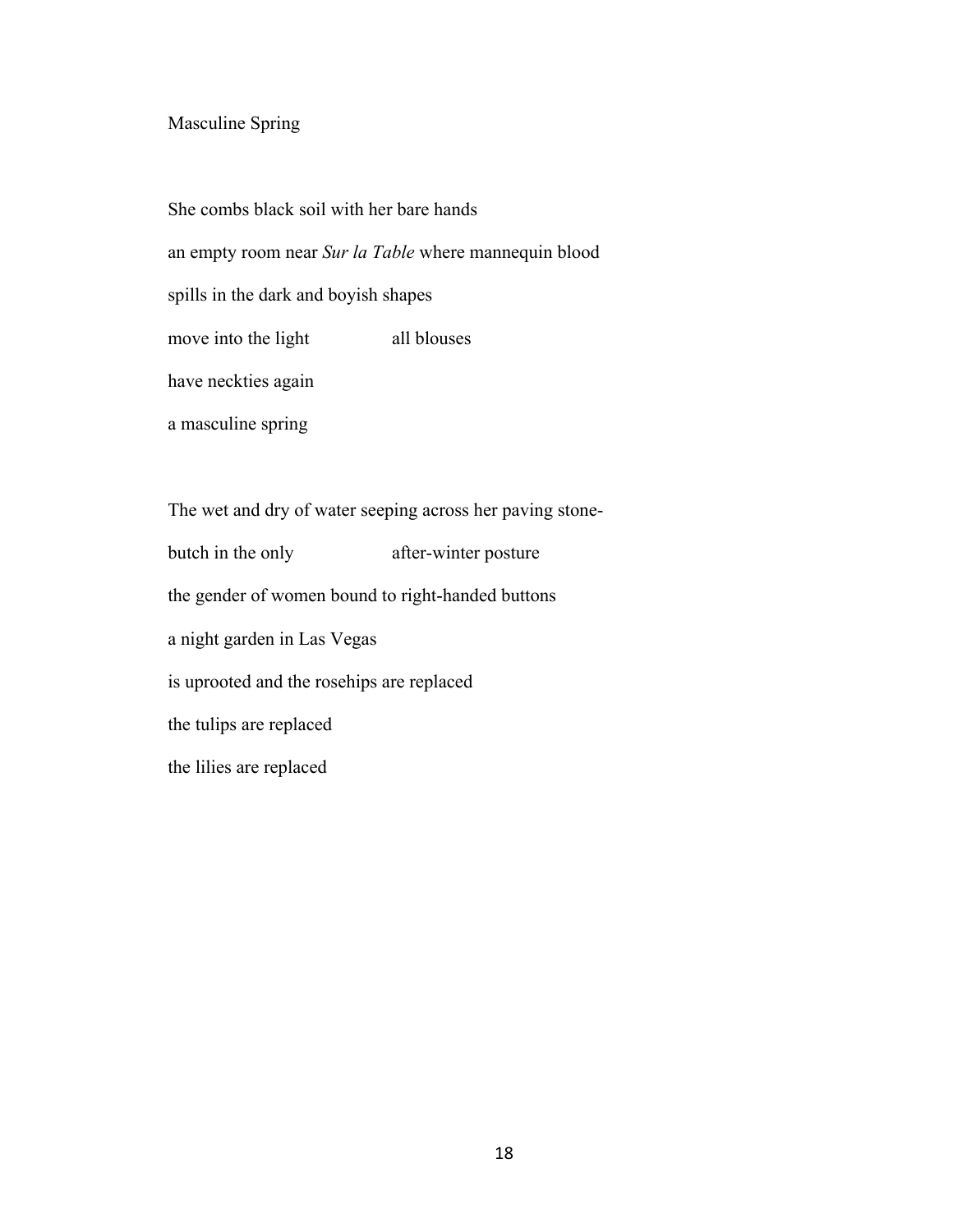# Haunt

Unlit couples wake for sex share dreams in dampened dark knotted limbs all into one another to sleep

Undulating haunt left my body stiff as you came down my bare-gendered crippling swell fill the last dark alley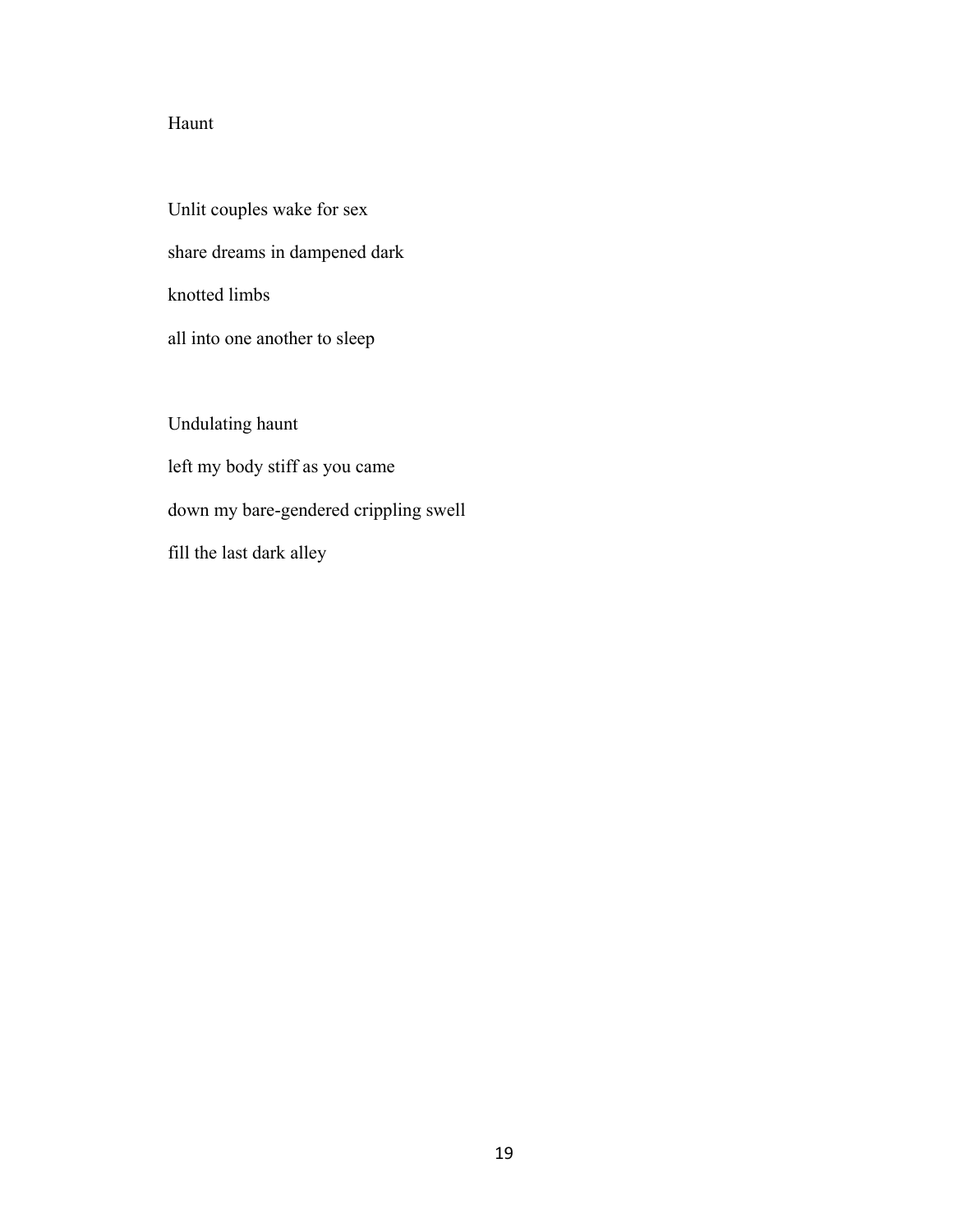# Her Hands on My Chest

the path from one dream to the next the path of a wounded bird from the nest to the ground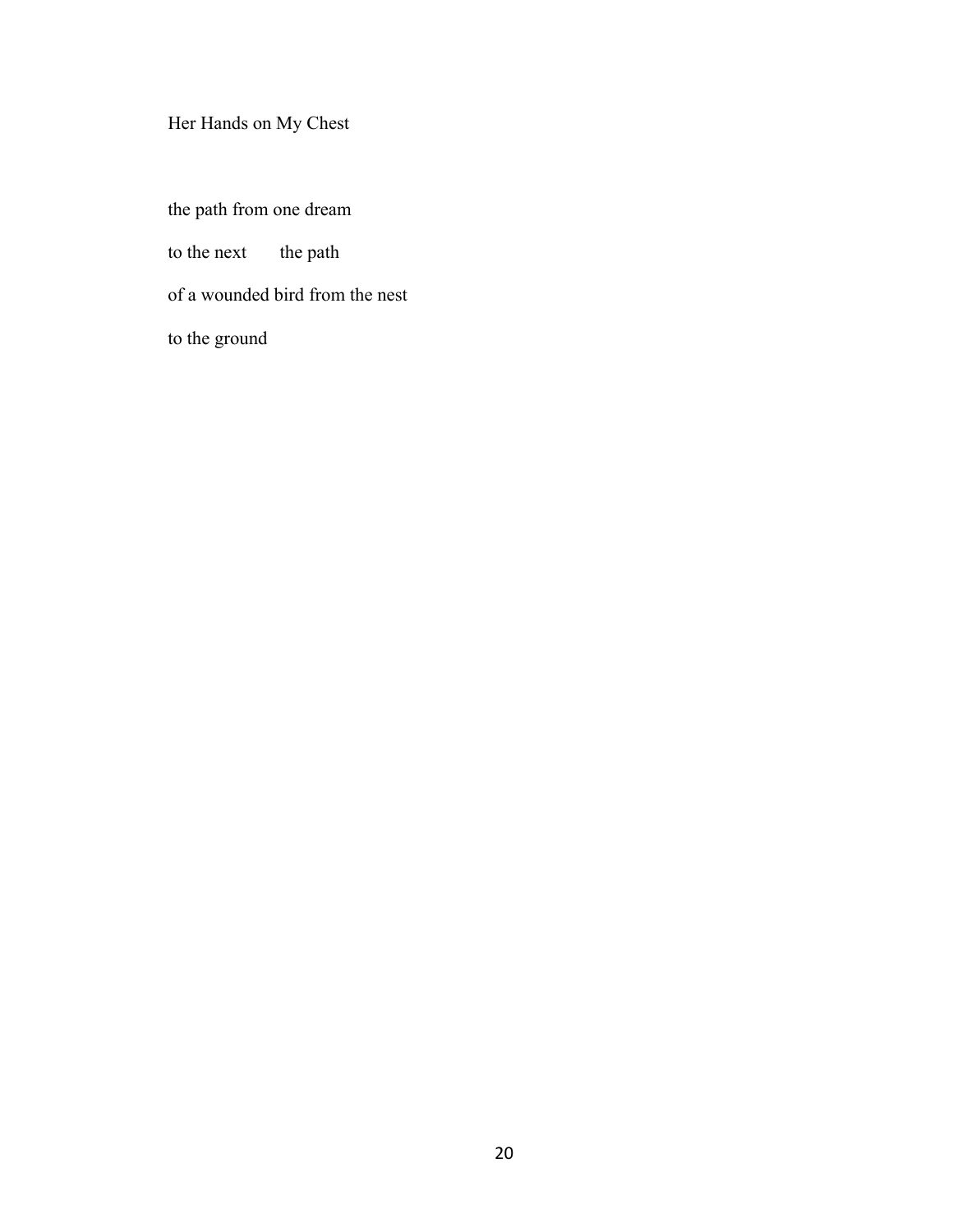## Remember, Body

*after Cavafy*

Remember, body, all of your houses not only the path from one room to the next the purpling of muscle —in veins while you are young love remembering, body, how to crouch like glass how a doctor told you that pain is the first to return watching out the window for snow—the eyes were your eyes the love of others, body ones who came for you in your smallest houses in the winter—sacred hands in January that traced the current down your spine longing remember, body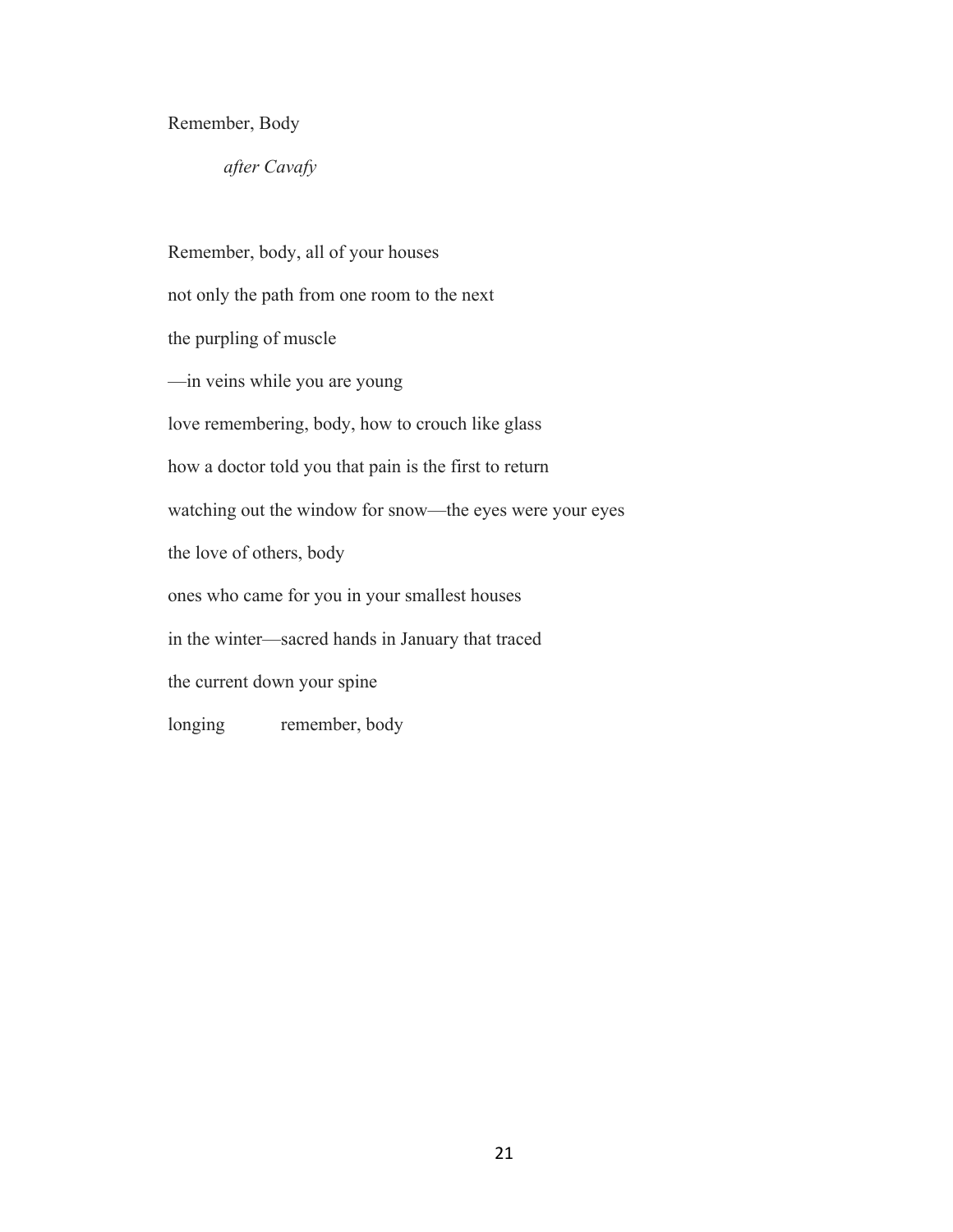# Dinner Party

A French dancer sliced through her salmon said nothing needs be written while you're standing and sitting and standing and worship is a turning of the head to look where someone is pointing

On the patio *what's in your soul* the myth doesn't mind the wind *what are you* is a question of place

I carried a notebook the first time I went to synagogue chose the day it rained in the summer ate honey with every meal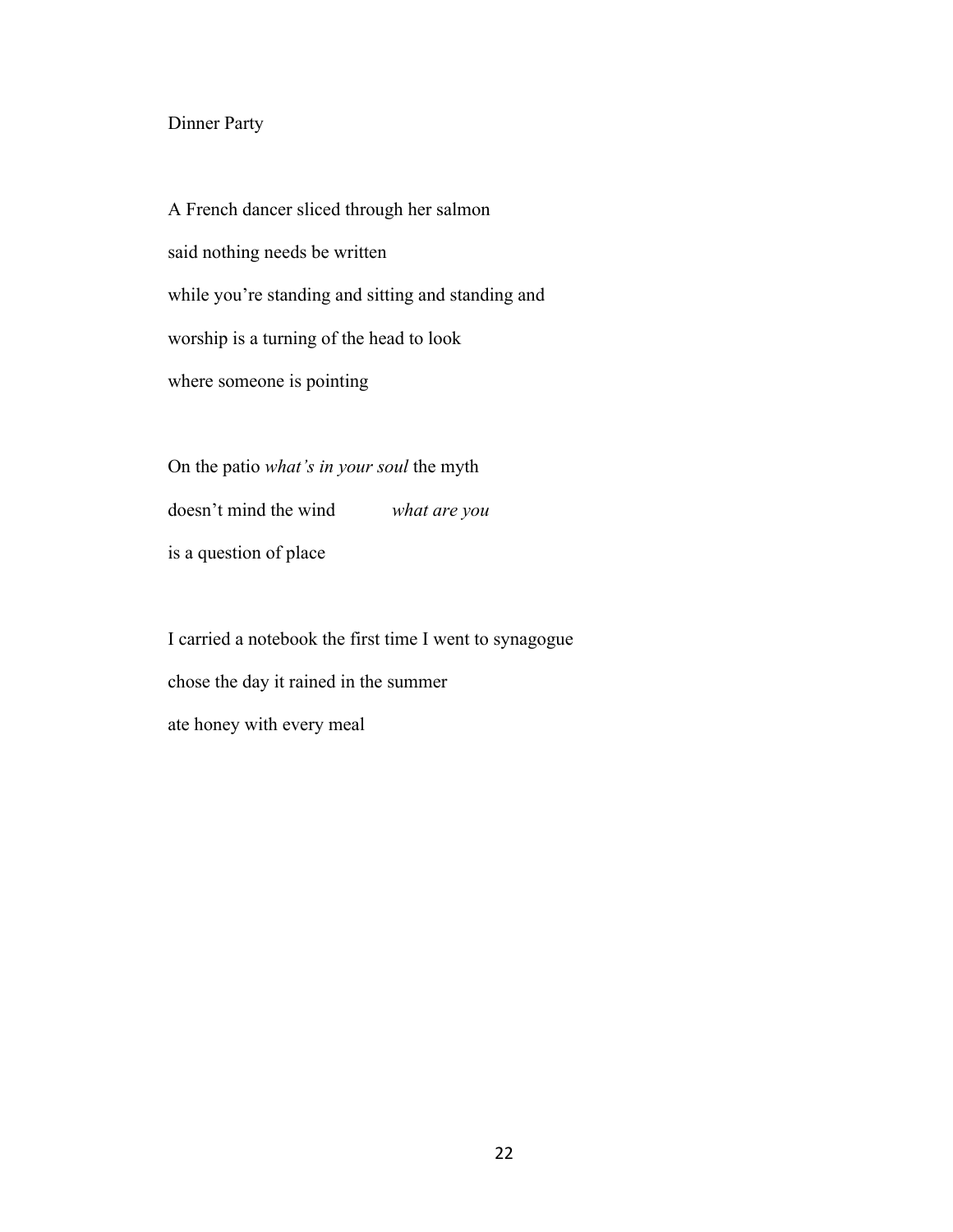#### Blue is the Warmest Color

The title of a movie with bad lesbian sex scenes The badness of the sex is apparent to the living The inexplicably heavy breathing The rotation of the wrist to reach nothing The bad lesbian sex is unmappable The unmappability of lesbians The inability of \_\_\_\_\_\_\_\_\_ to imagine anything The imagination of sex

The mystery of lesbian sex is its imagining The sex is with one or more and is real The most researchable question The hire-ability of lesbians The impossibility of mistranslation The lesbians can turn their wrists and breathe The maturity is a timeline for knowing The map is in the close-ups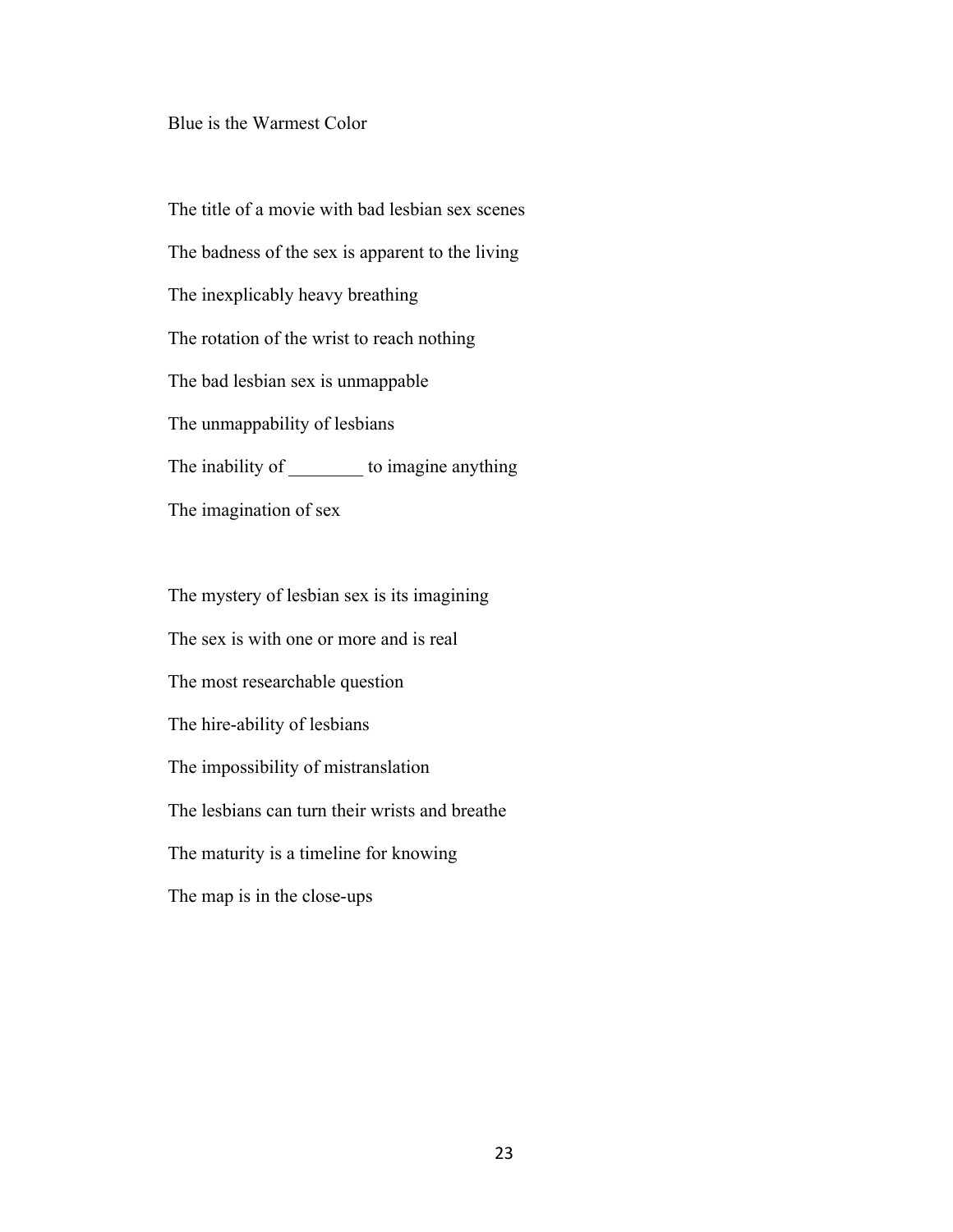# Coastal

In the photo I sent to you city water beaded and curved over my right shoulder you want to come for me too late my breath is morning space full woman body alarm I'm not leaving my dreams my aching bones and the scent of stolen shampoo hidden while you bathe your far off tub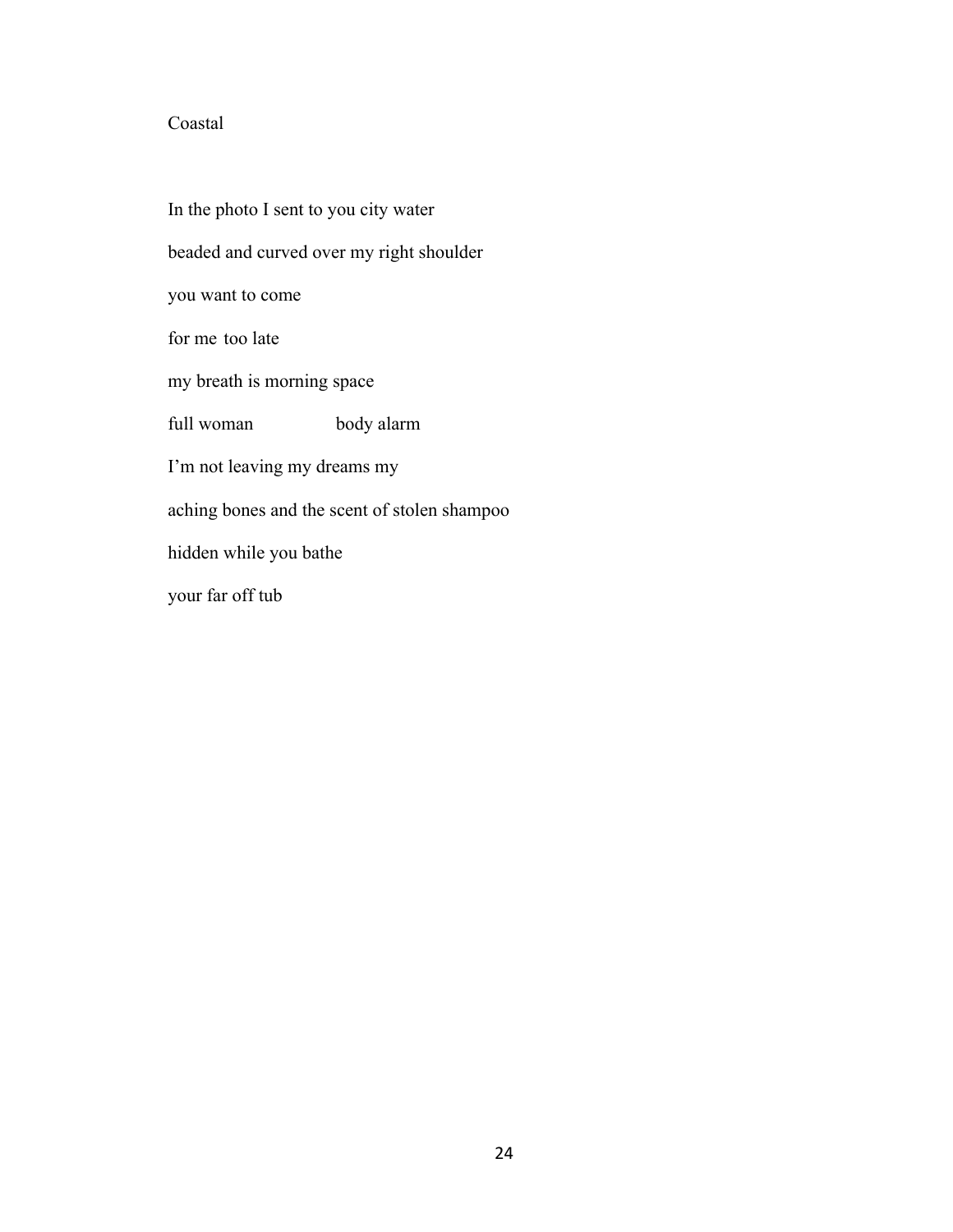# Dove's Rest

Into a sparrow's bath dove's rest, soft wrist lean white stark against your forehead green blanket on the floor pillows flat out against the low gray sheets beaded plucked wingless doves in mud your creature transformed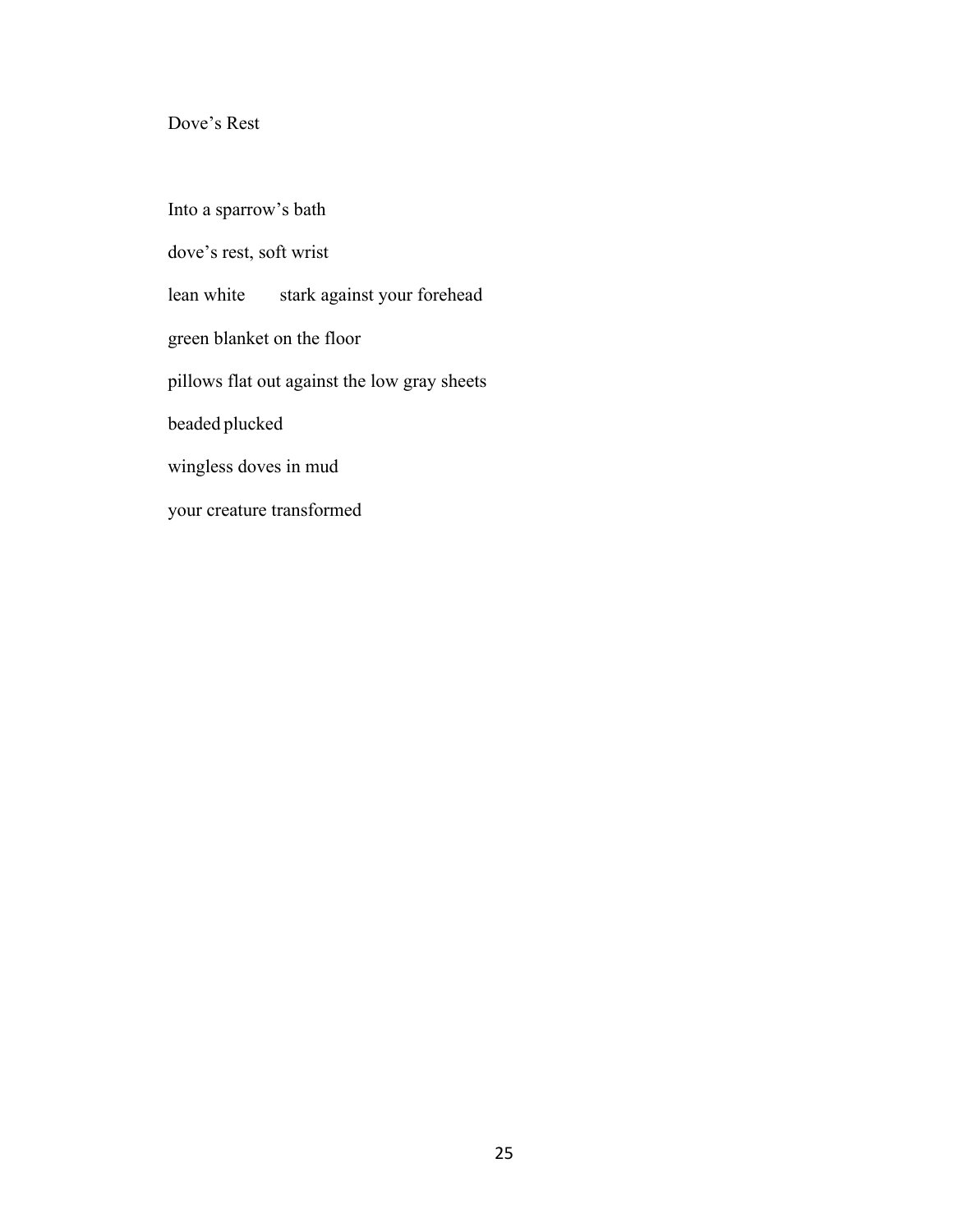# Blue Jay

Dead rose once

from a grave

or an earthworm

and not a grave

just rose

death roams freely

in the rising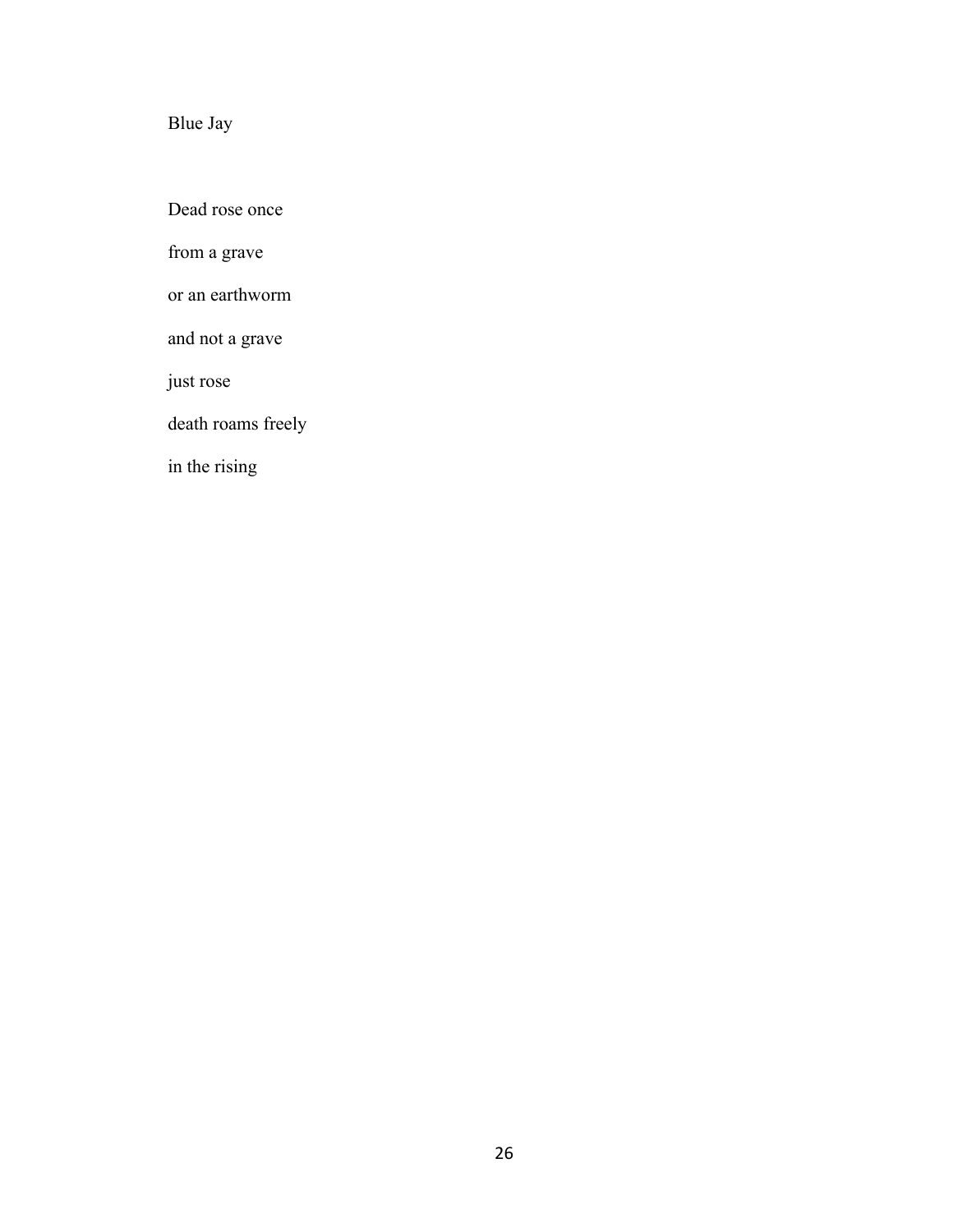# 3. Future Wife, America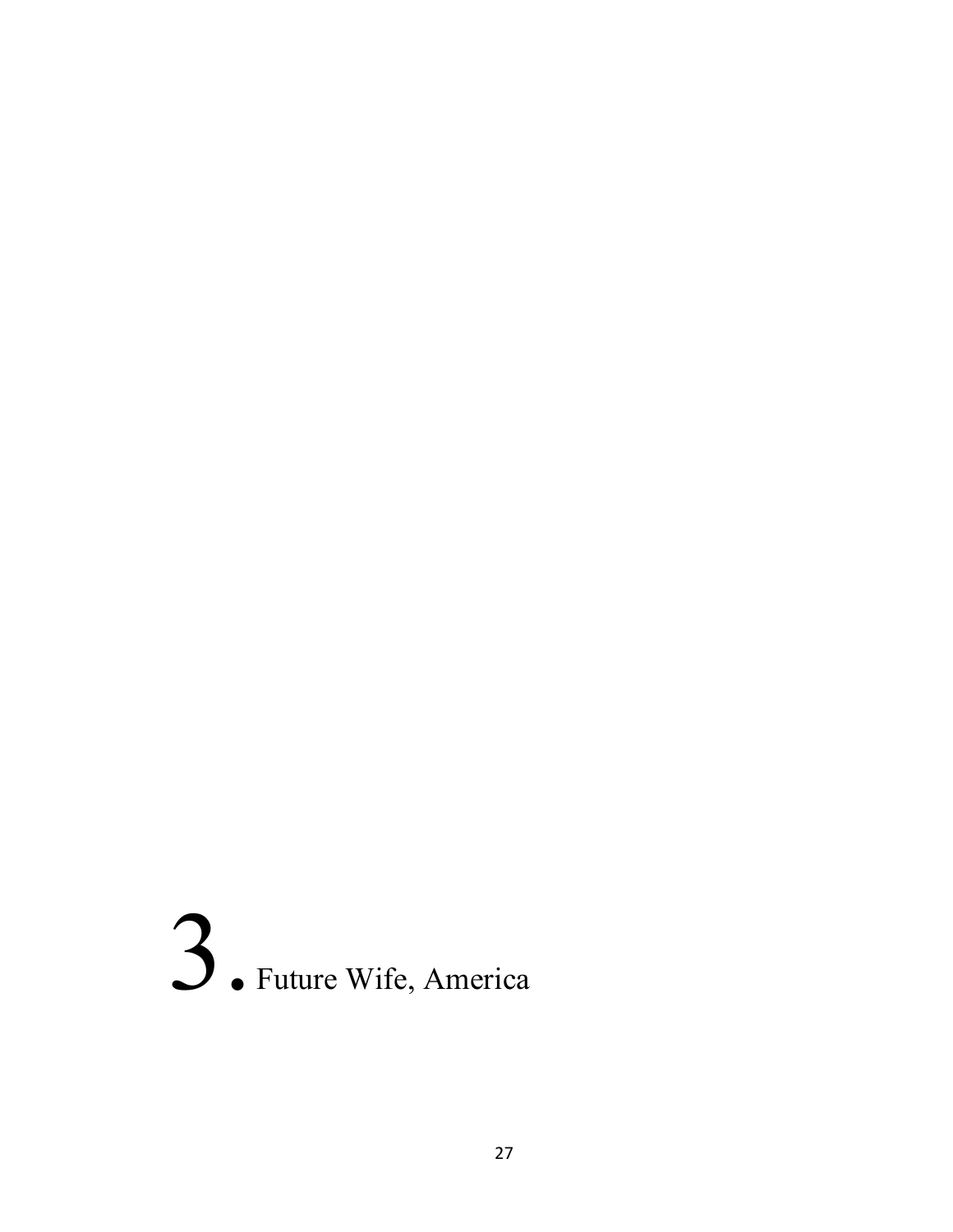Future Wife, America

I told her I liked the length of her pants and she laughed a corduroy-gendered laugh and a bee crawled in and out of her curls in and out and I didn't tell her and she knows now, my future wife. The truth is that bee is dead now after the coldest winter, the shape of the lake behind our house froze and we watched a fox run across in the night and leave tracks in the snow on the bank a toll we said for the use of our lake, six people died in the cold that winter and that bee died too, thank God. The truth is peonies don't grow like you think they do, America, they don't bloom underground.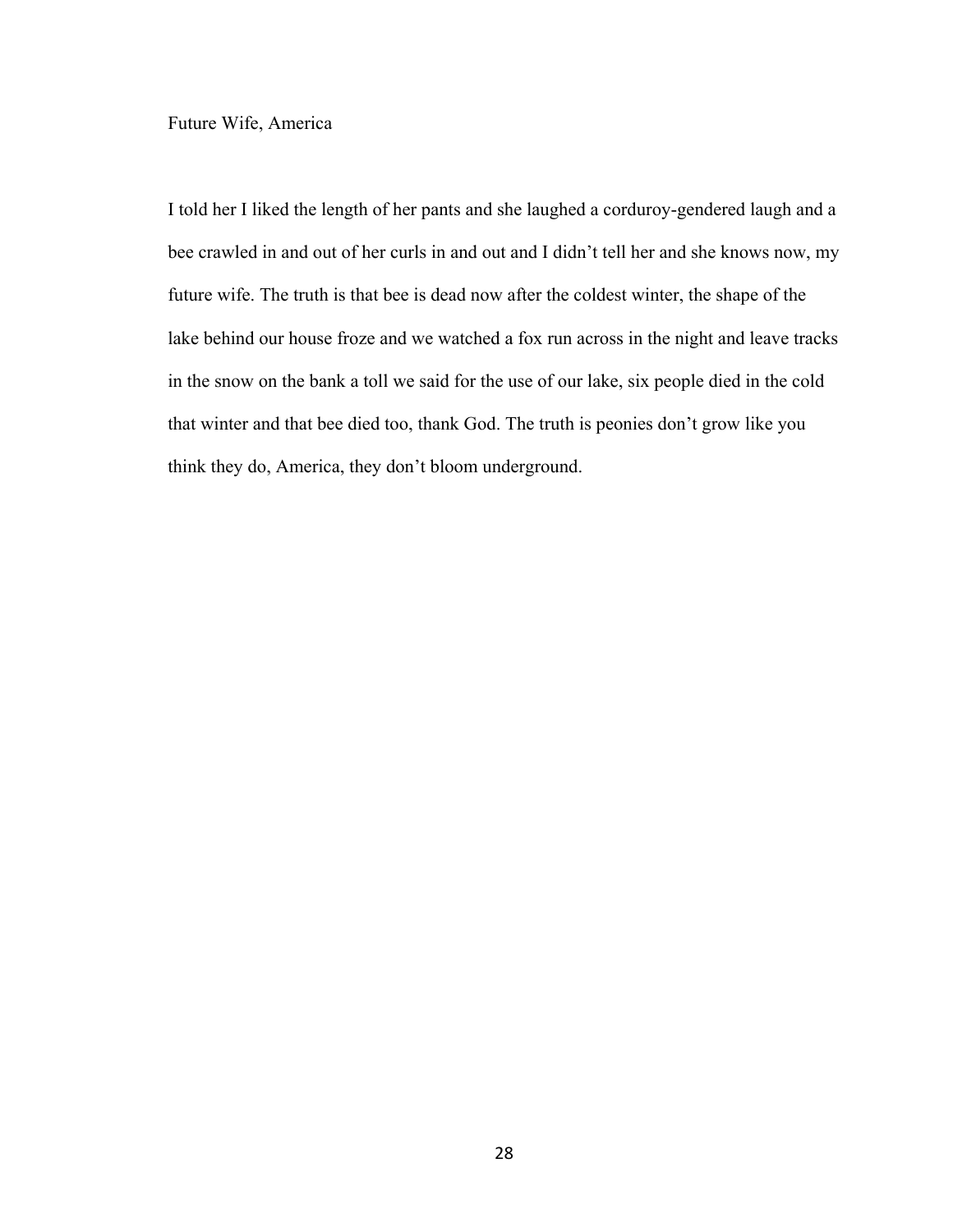How to Sleep Alone

In Berlin thin boys squeal in their beds and knock at white metal bunks with cheap jewelry. Germany is no place for a woman—expands the month into two.

A motion here, a man shitting laughing outside my window outside Starbucks in Alexanderplatz, moves me further from the Brandenburg, nearer to the sea nearer to cathedrals, my lover's hair under a small umbrella a window I've always known.

29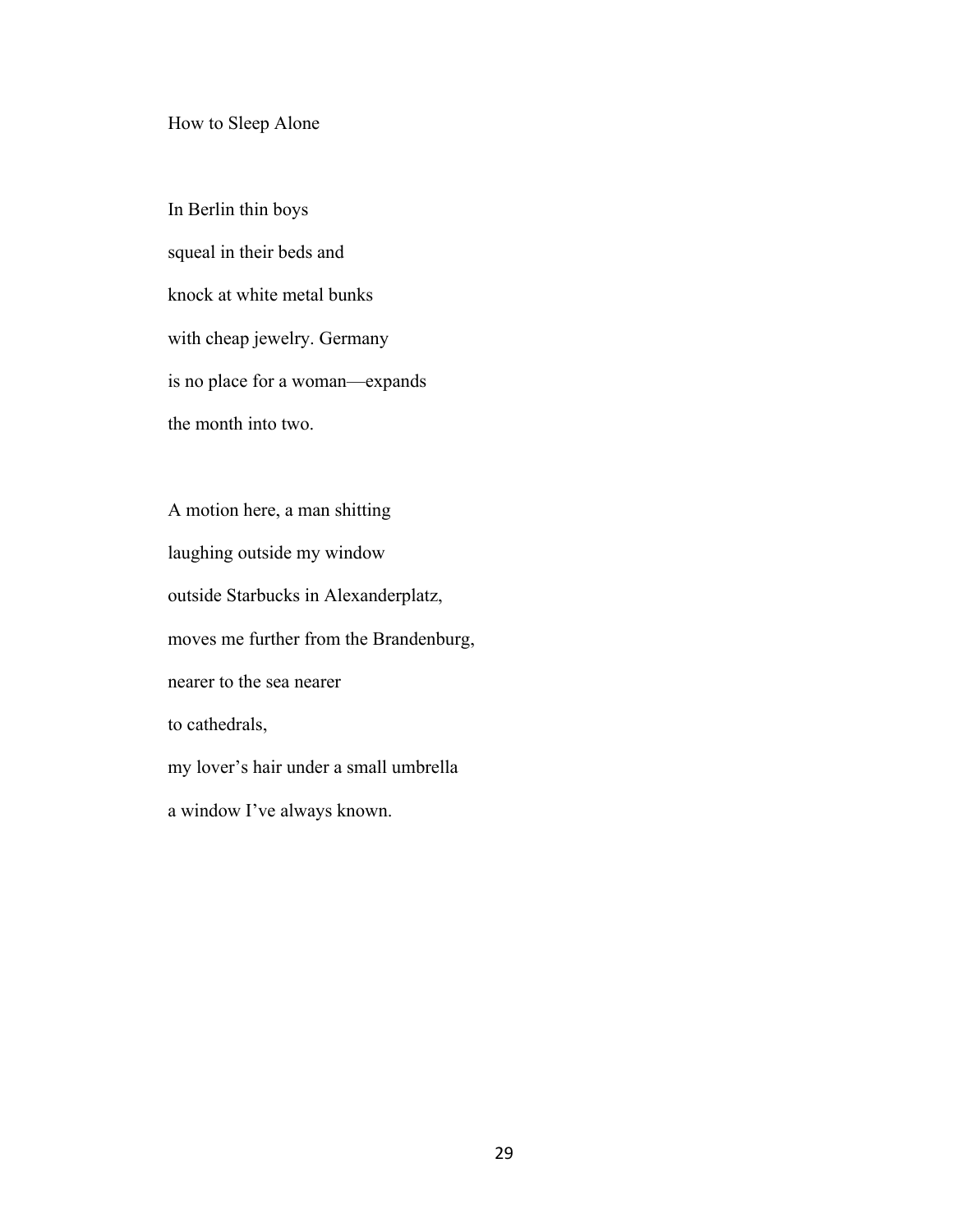# Łódź

Water beads on an idle train what is left of a red brick wall outside a savior streaks down an alley somewhere near the center I think of you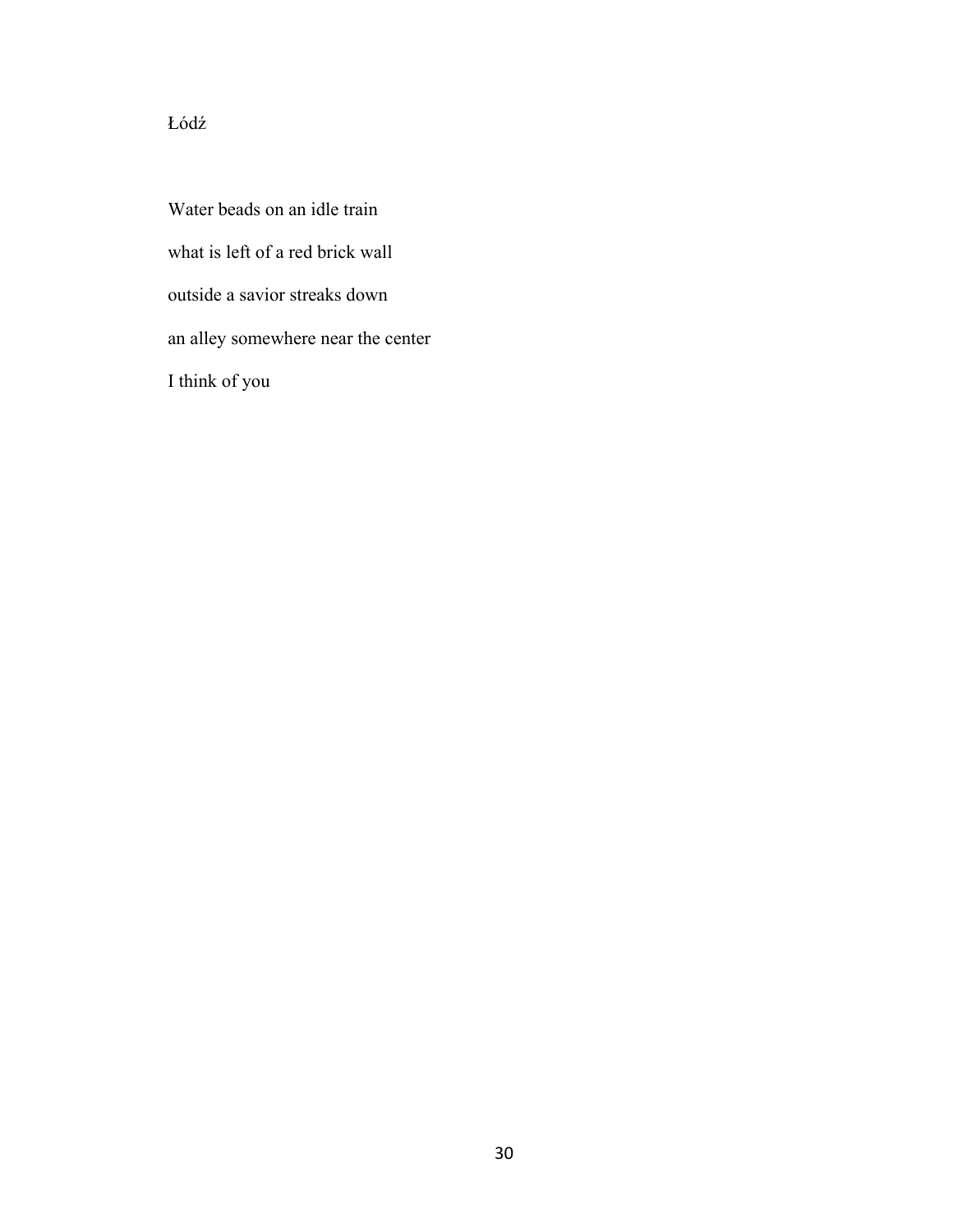# Again

My only love over over again among friends in a theater and hiding I see her again in an old apartment lay her softly across the blue-lit dawn move over her with my hands and with my mouth as the light breaks through the linen curtains again my dreams these nights alone in Paris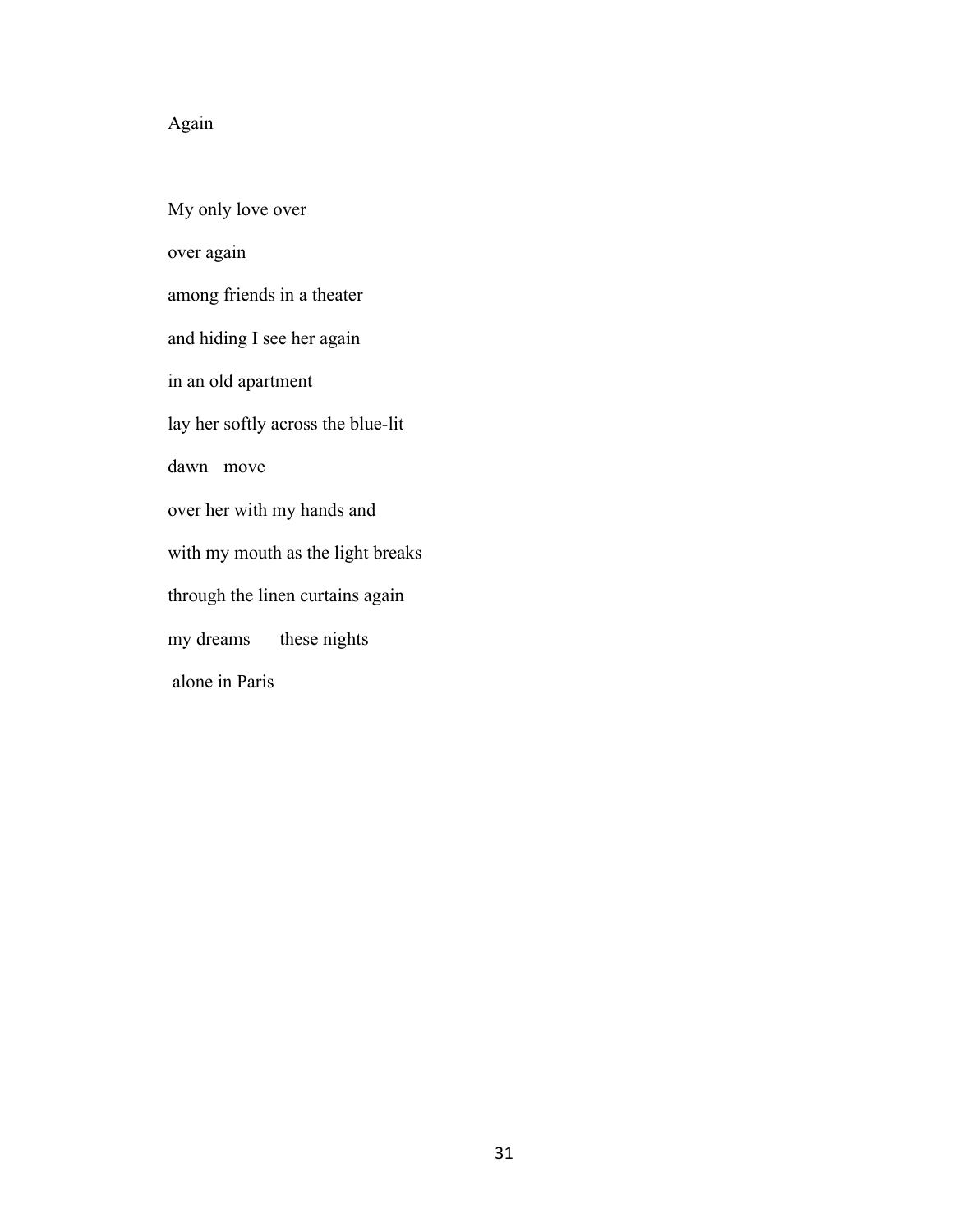Night Light

A line of light the length of a shoelace slips along in my room makes shapes of you over the sheets

In the dark I trace

what I can remember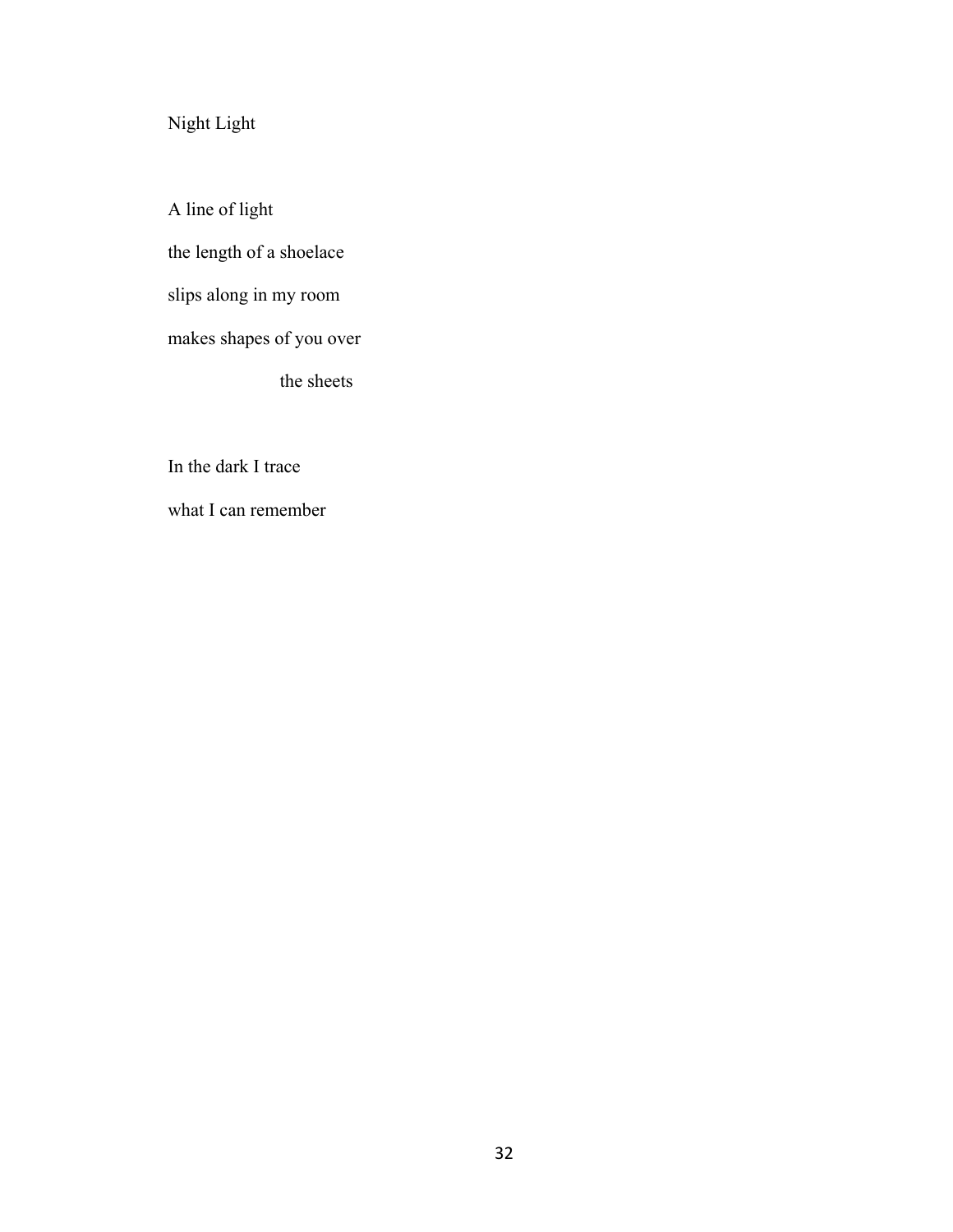# My Spine Does all the Work

Starving, incandescent futures guava near the afternoon window

the number of chairs between me and the black tights that you slap me for grooming pulling lint from your thighs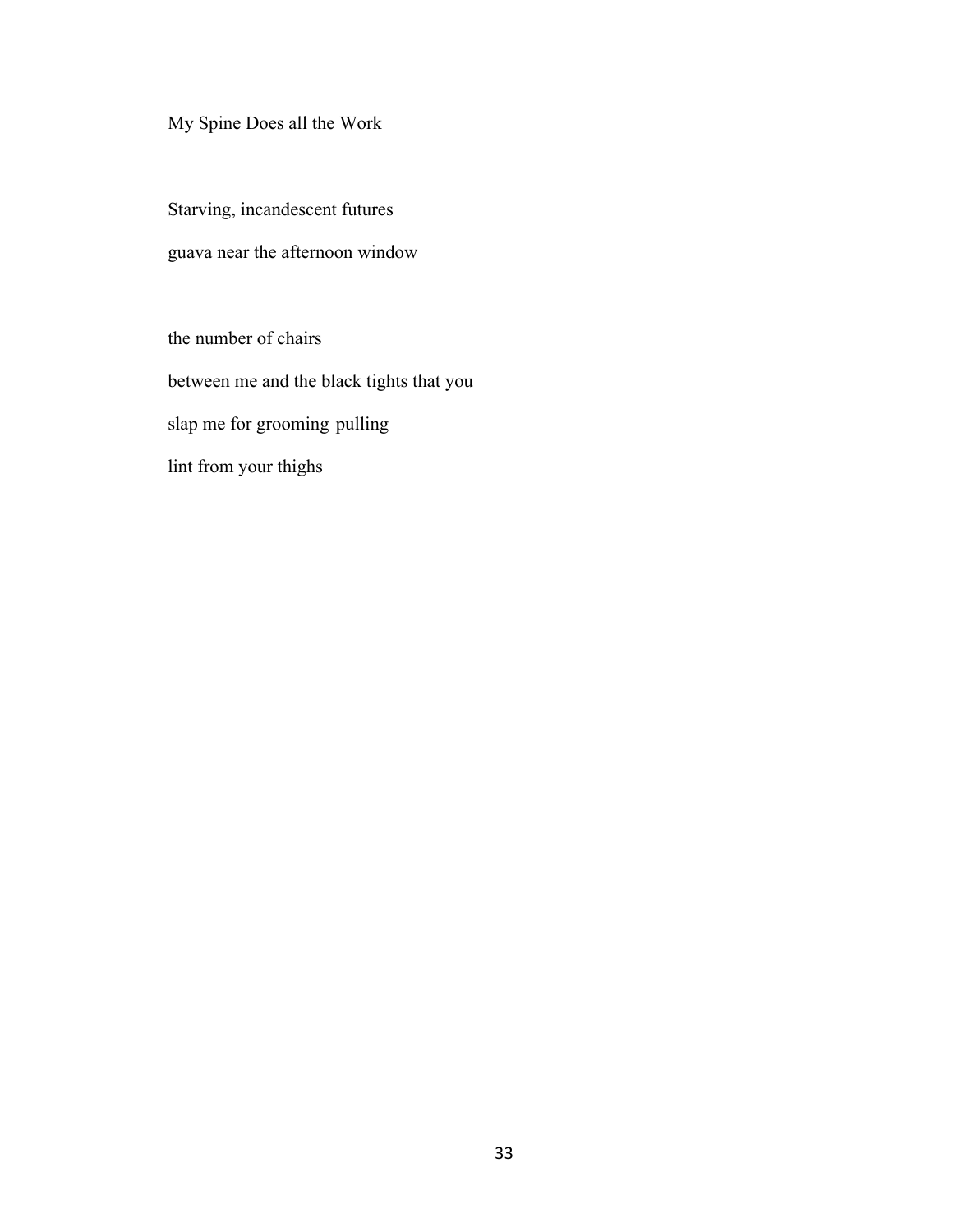# Google Obituary

| Regina daughter not          |                                                |
|------------------------------|------------------------------------------------|
| Regina at stoplights         |                                                |
| where I did not think of her |                                                |
|                              | sister aunt niece granddaughter                |
|                              | when she said I'm going for it                 |
| Buffalo meets                | beloved Holocaust                              |
|                              | a field in Poland where a marker reads JOSEPH  |
|                              | murdered their precious first daughter Hadasha |
|                              | precious angel in Chicago                      |
| Regina died March 13, 2011   |                                                |
| Regina, naked in Las Vegas   |                                                |
| washing up                   | a poorly lit closet                            |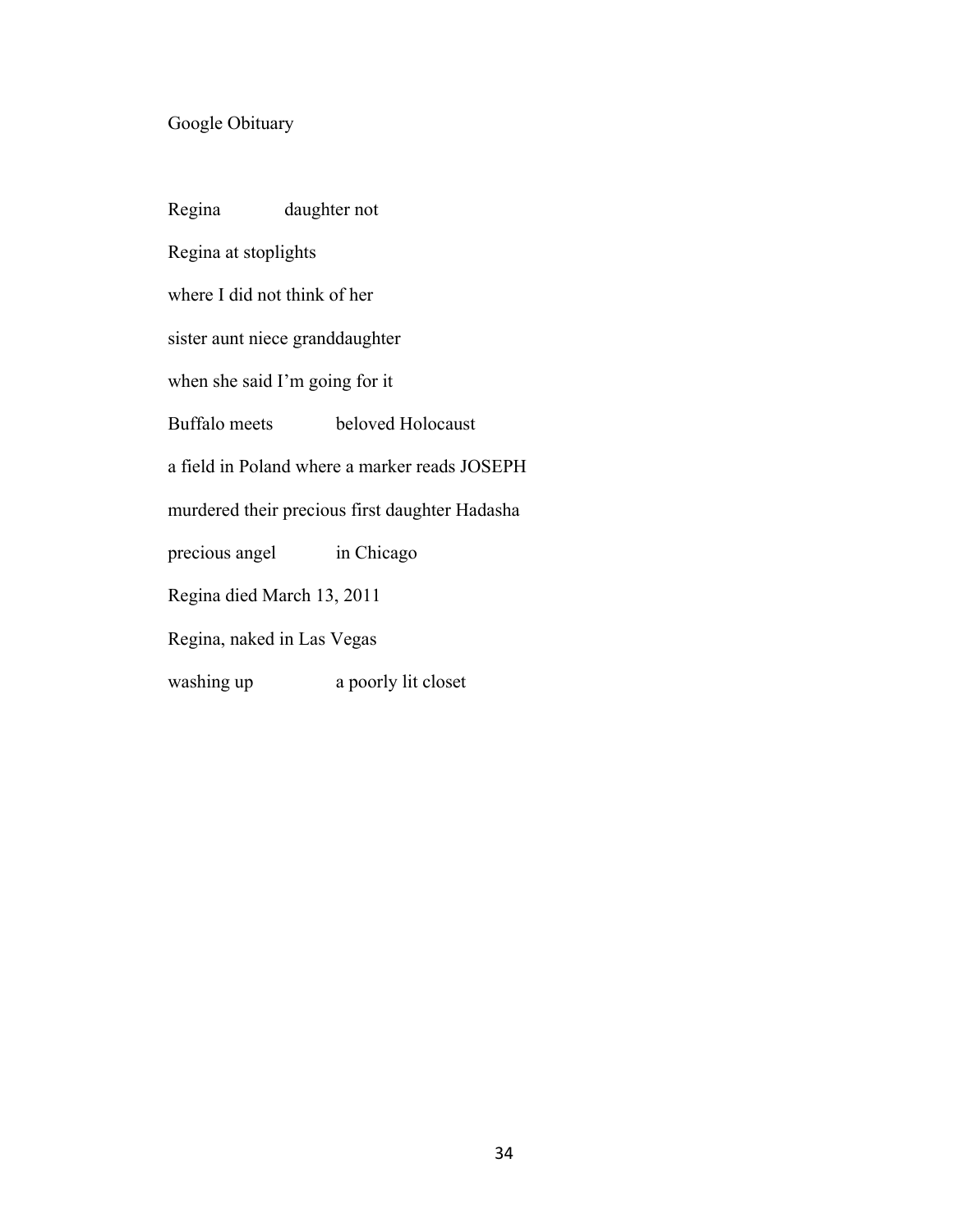# Epistolary I

I planted my bookmark today. Teacakes aren't the same without rosemary and fondant for the cakes needs rosemary too. We have a new captain and he doesn't have any hair. Something's up with the atmosphere here, so everyone's losing their hair. My hovercar's broken. I think I might be pregnant. How are you?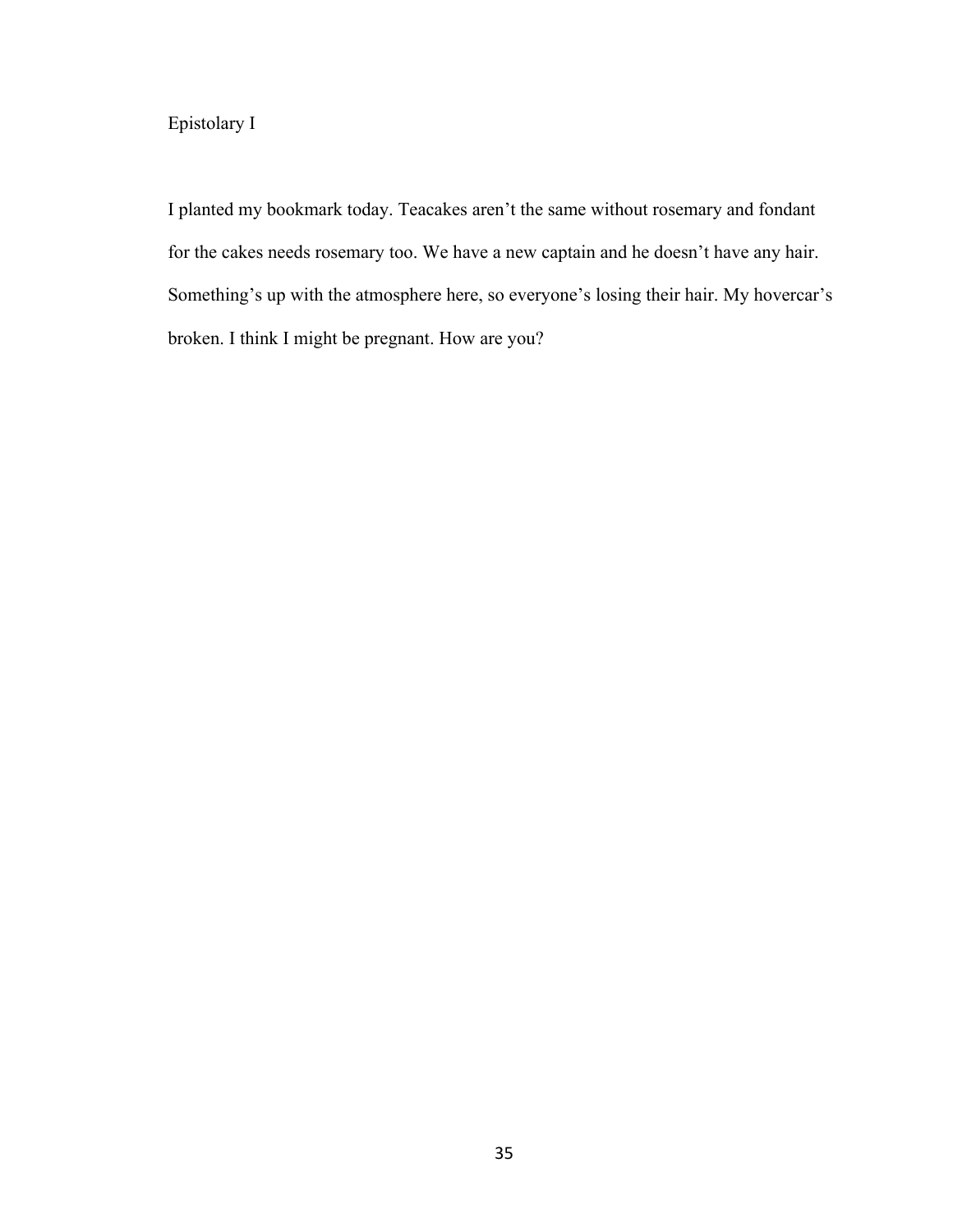# Epistolary II

#### *for Cynthia*

I tried sending you pottery from the vines of the bookmark and from the vines of the baby. The clouds are hardened and the thick air is low today. It is not Spring yet. There is still time for the clouds and the air to rise and for the hair to return and for the pottery to go where I tell it. Elections are impossible right now. Lately the nights have been lasting longer. 20 and 30 hours at a time. When it stays dark, what have you given up? Where is your husband? My hovercar is working again, but another jar of clove oil costs more radios than I have right now. It won't be long.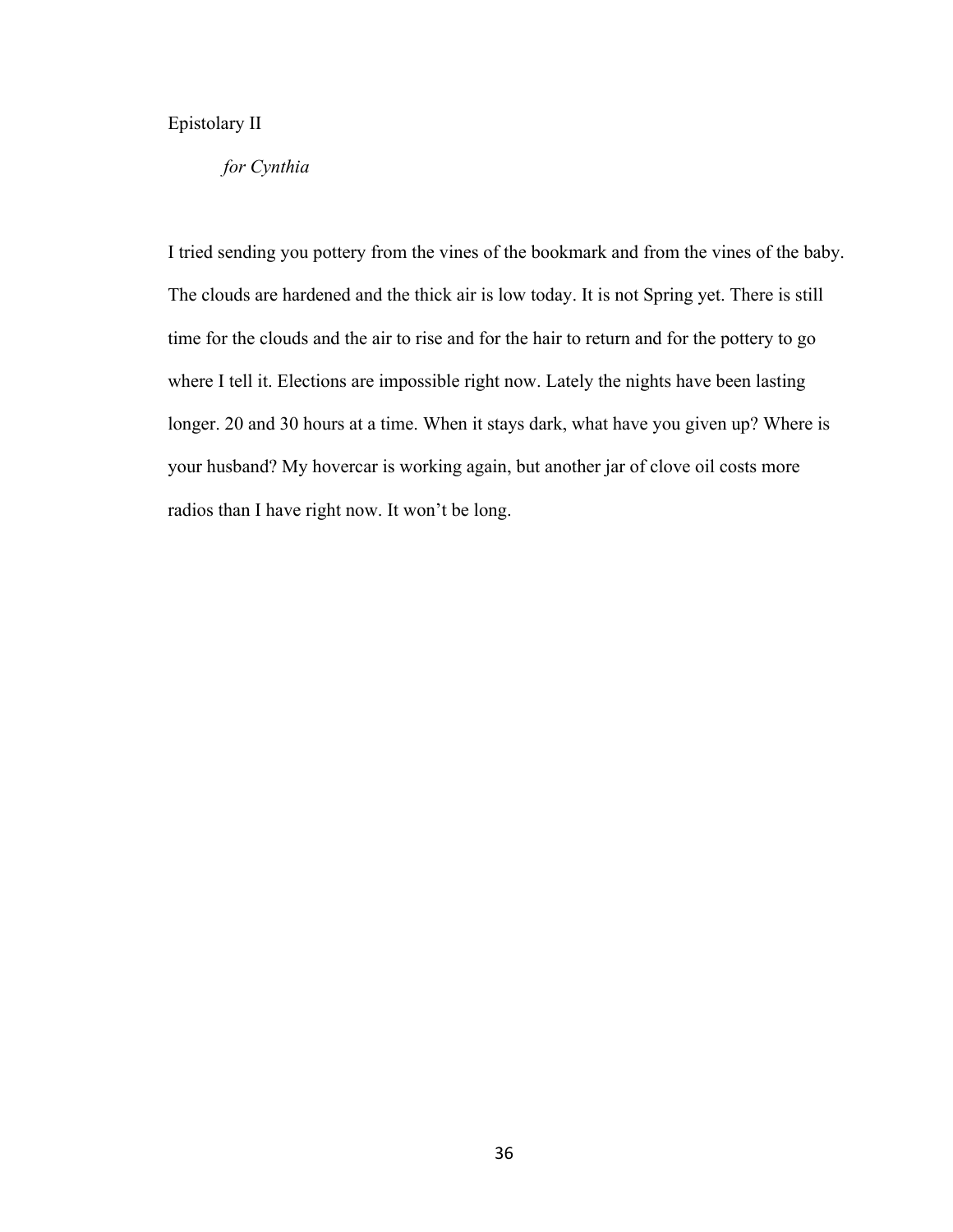#### An Experiment

In which a black balloon

in which the space around the black balloon is not

in which a black balloon is all

in which the ambient noise I hear is not the ambient noise you hear

in which two tubes are simultaneously filled with a green liquid

in which we bring your dog back from the dead

in which nobody can hear

in which societal norms are called into question

in which a paste is rubbed on the skin and allowed to absorb

in which several cans are lined up and kicked over as you yell STOP

in which that black balloon never returns

in which there is a device for that

in which movies are put on silent and a record is played backward

in which the Wizard of Oz is considered in relationship to The Pyramids

in which four balloons are not black

in which placebo

in which I walk out and you do not run after me

in which a new Earth is created and we are not all dying

in which Las Vegas is a figment of our collective sins

in which X is to Y as nothing else

in which two snow leopards are separated at birth and then reunited after five years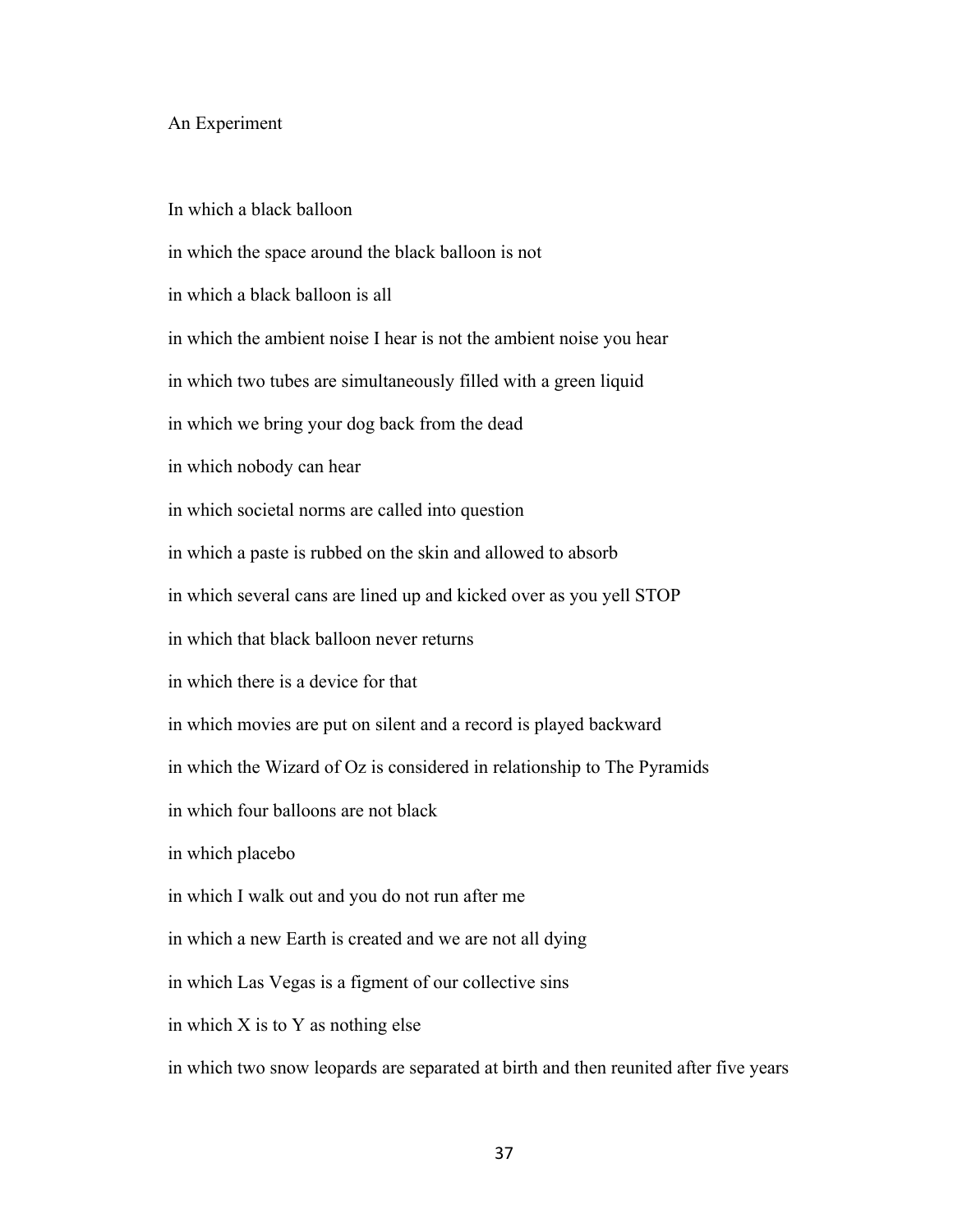in which two machines are supposed to make the same sound but time travel instead in which boba is plastic in which Subway bread is plastic in which everything is more plastic than we thought in which piles of leaves are raked and then jumped into in which your limbs begin to fall off in which the economy collapses in which we find out that the Universe is both expanding and collapsing in which everything moves as a parabola in which the United States does not invade anyone in which the control is remote in which a Malaysian plane goes missing in which tattoos are removed in which an Ewok village is burned down in which artificial sweeteners are science in which a black balloon is filled with water in which a black balloon is not all in which Halloween candy is laced with PCP in which I fall backwards and expect you to catch me in which marijuana is legal in which public service announcements about driving on marijuana in which guns are science in which Airplane is remade shot for shot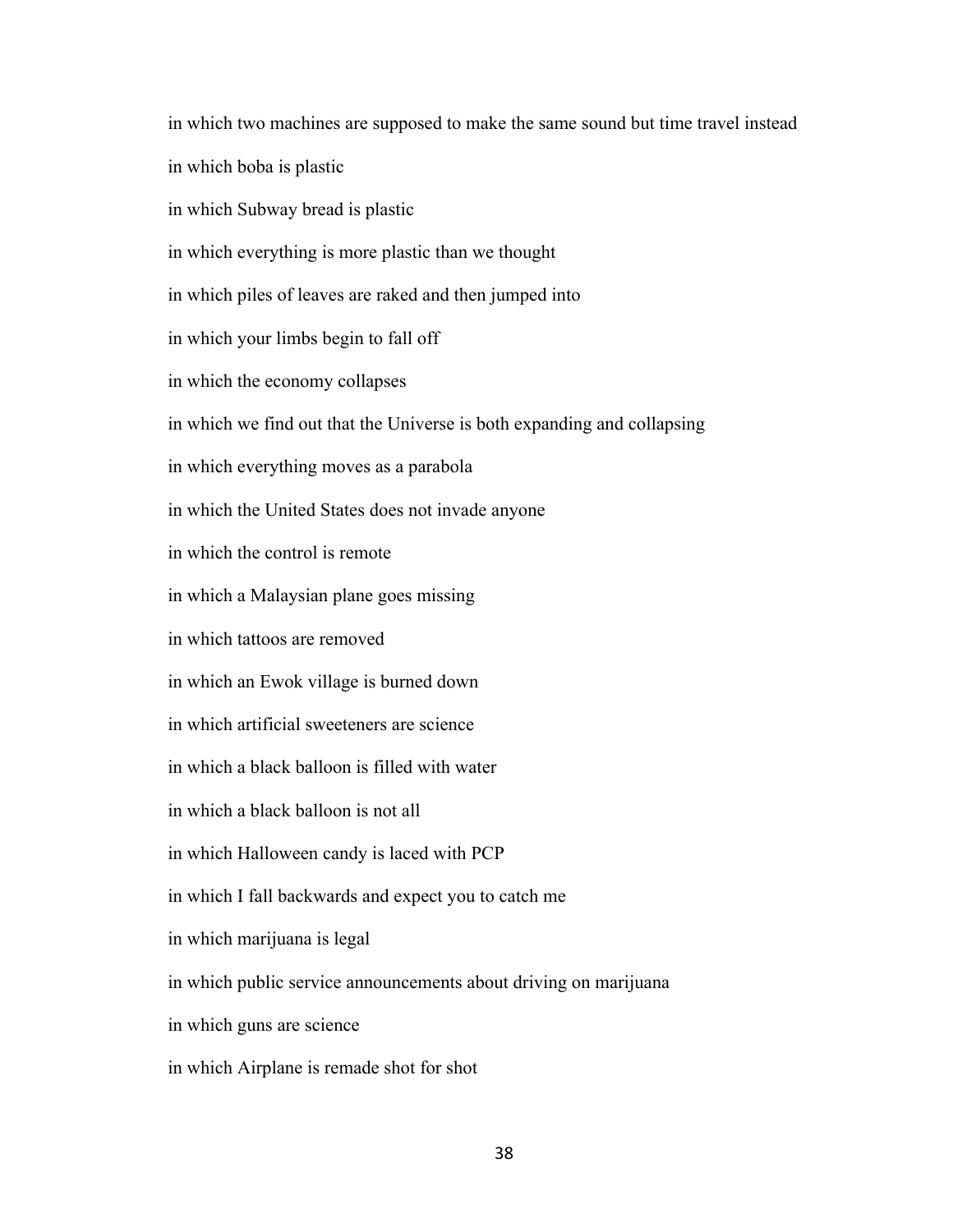in which we clip the wings of exotic birds

in which twelve radios are set to different frequencies and then unplugged indefinitely

in which aliens are among us

in which satellites are transportation

in which a determined diagnosis

in which matching matter to its original form

in which the distance between the balloon and its blackness

in which the black balloon returns

in which the ambient noise returns

in which the machine returns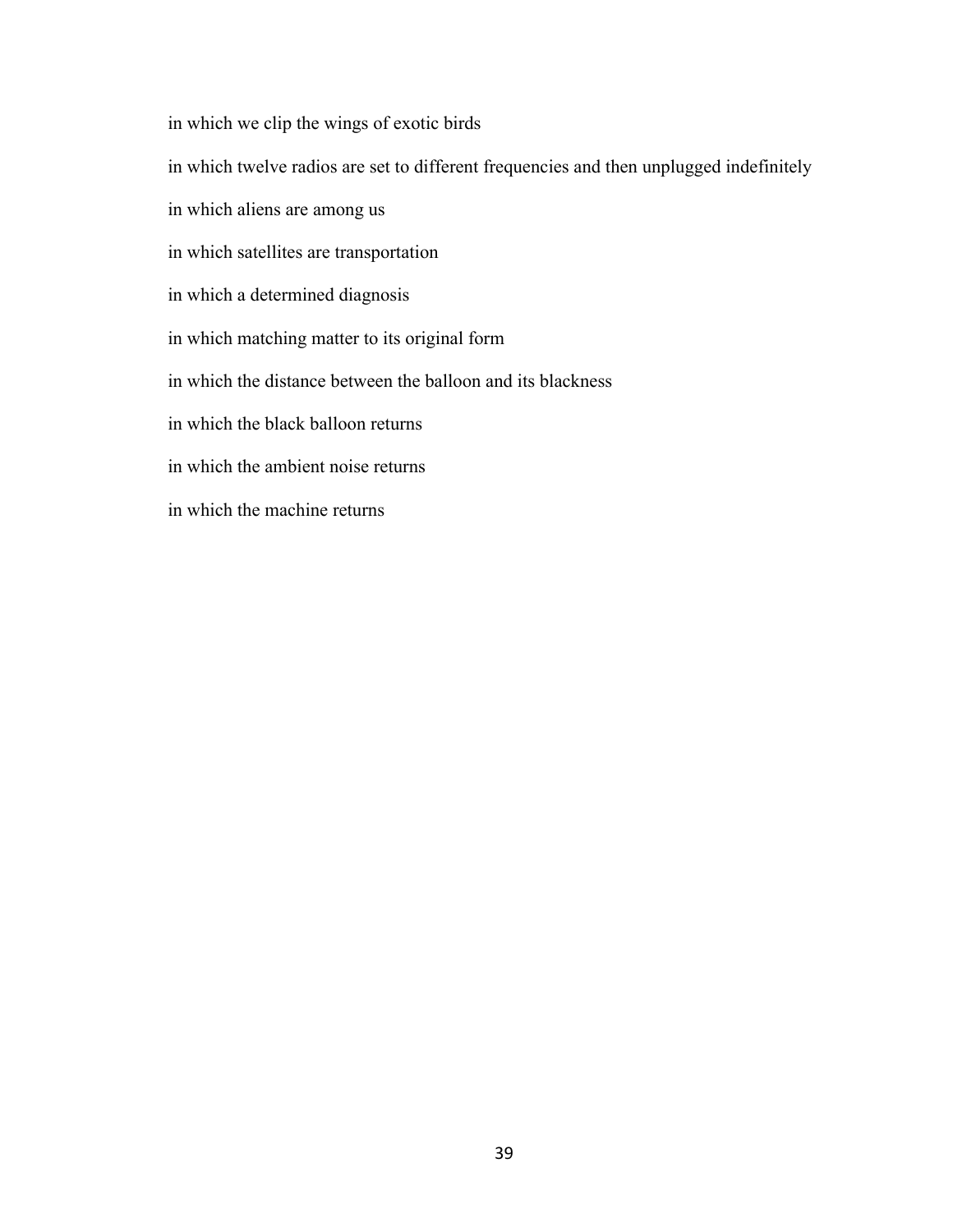# Leaving

The gates have been locked forever, dark, quiet the interstate that runs by space-travel artifacts in a lot in San Pedro and a factory for waxy space trinkets—smoke stack black, black the stagnant, phosphorous haze. The sun will be too hot the morning asteroids burn through our nets.

Because we are alive, we imagine leaving. White light that takes us, song they sing that sounds like mother always cast our nets always know the song and sing.